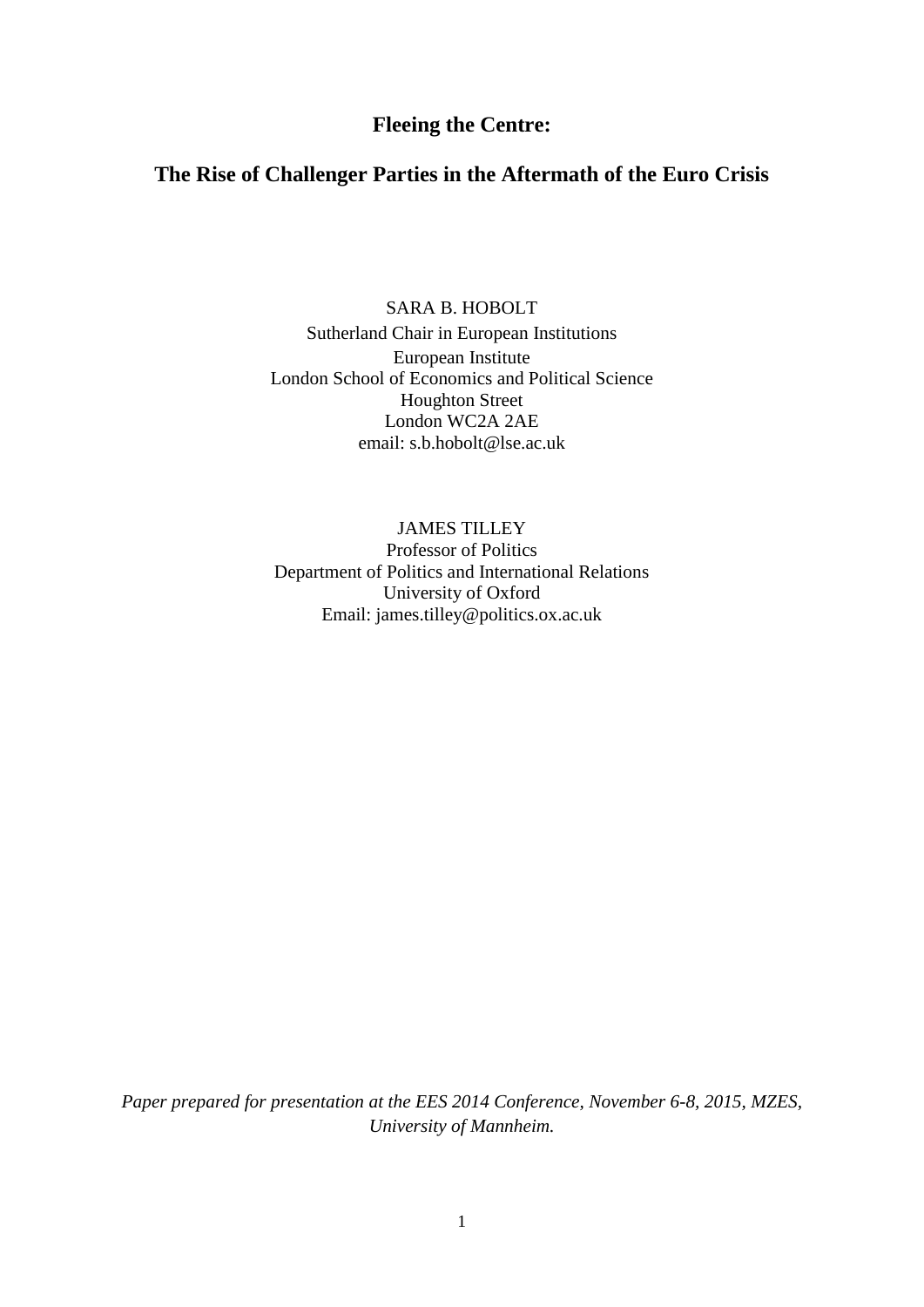# **Abstract<sup>1</sup>**

**.** 

The Eurozone crisis has altered the party political landscape across Europe. The most visible effect is the rise of challenger parties. The crisis not only caused economic hardship, but also placed considerable fiscal constraints upon many national governments. Many voters have reacted to this by turning their back on the traditional parties and opting instead for new, or reinvigorated, challenger parties that reject the mainstream consensus of austerity and European integration. This article argues that both sanctioning and selection mechanisms can help to explain this flight from the centre to challenger parties. First, voters who were economically adversely affected by the crisis punish mainstream parties by voting for challenger parties. Second, the choice of specific challenger party is shaped by preferences on three issues that directly flow from the Euro crisis: EU integration, austerity and immigration. Analysing both aggregate-level and individual-level survey data from all 17 Western EU member states, this article finds strong support for both propositions and shows how the crisis has reshaped the nature of party competition in Europe.

<sup>&</sup>lt;sup>1</sup> The authors would like to thank Julian Hoerner for excellent research assistance and the European Research Council (ERC-CoG-2014, EUDEMOS) for generous funding. We are also grateful for the insightful comments from participants in the workshop on "Re-Thinking European Integration in the Shadow of Crisis: Politics, Institutions and Governance", organized by Brigid Laffan at the European University Institute, 2015.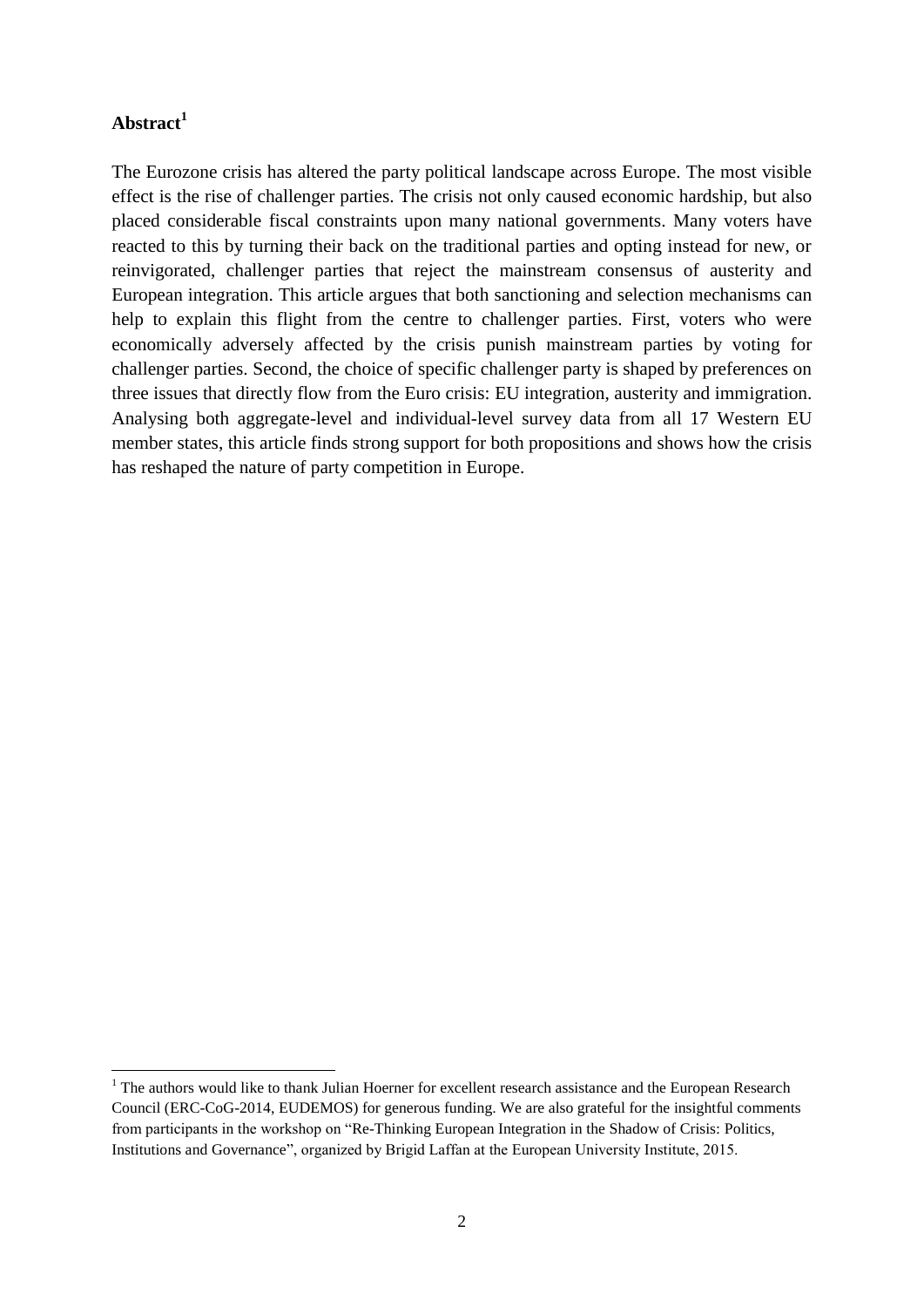'There is No Alternative' was the recurring refrain from many national governments during the Eurozone crisis, referring to the necessity of austerity and structural reforms. The consequences of the sovereign debt crisis that followed the global financial crisis of 2008 have been felt acutely in many European countries, whereas others were less severely affected. Unemployment levels reached post-war highs in a number of countries, with youth unemployment reaching over 20 per cent on average across the European Union (EU). Yet, in most of Europe, the policy responses by the mainstream on both the left and right focused on tackling debt rather than reducing unemployment. What is more, the external constraints on national governments' room to manoeuvre have never been more obvious, especially in the countries facing a sovereign debt crisis. Governments of debtor states were asked to impose severe spending cuts and structural reforms in return for bail-outs from the European Union and the IMF. The emergency politics of the crisis dramatically limited the political choices available to citizens (Scharpf 2011; Cramme and Hobolt 2014; Hobolt and Tilley 2014; Laffan 2014).

Voters have reacted by rejecting the traditional parties and turning instead to challenger parties that do not endorse the mainstream consensus. We define challenger parties are those parties that do not ordinarily enter government. They are thus unconstrained by the responsibilities of government and are often found on the political extremes (van der Wardt et al. 2014). There are multiple examples of the success of challengers in the aftermath of the Euro crisis. These include both the emergence of new successful challenger parties, such as the Alternative for Germany, the Five Star Movement (Italy) and Podemos (Spain), the surge in support for the established radical right parties across Northern Europe, and notably the election of a radical leftwing Syriza-led government in Greece in 2015.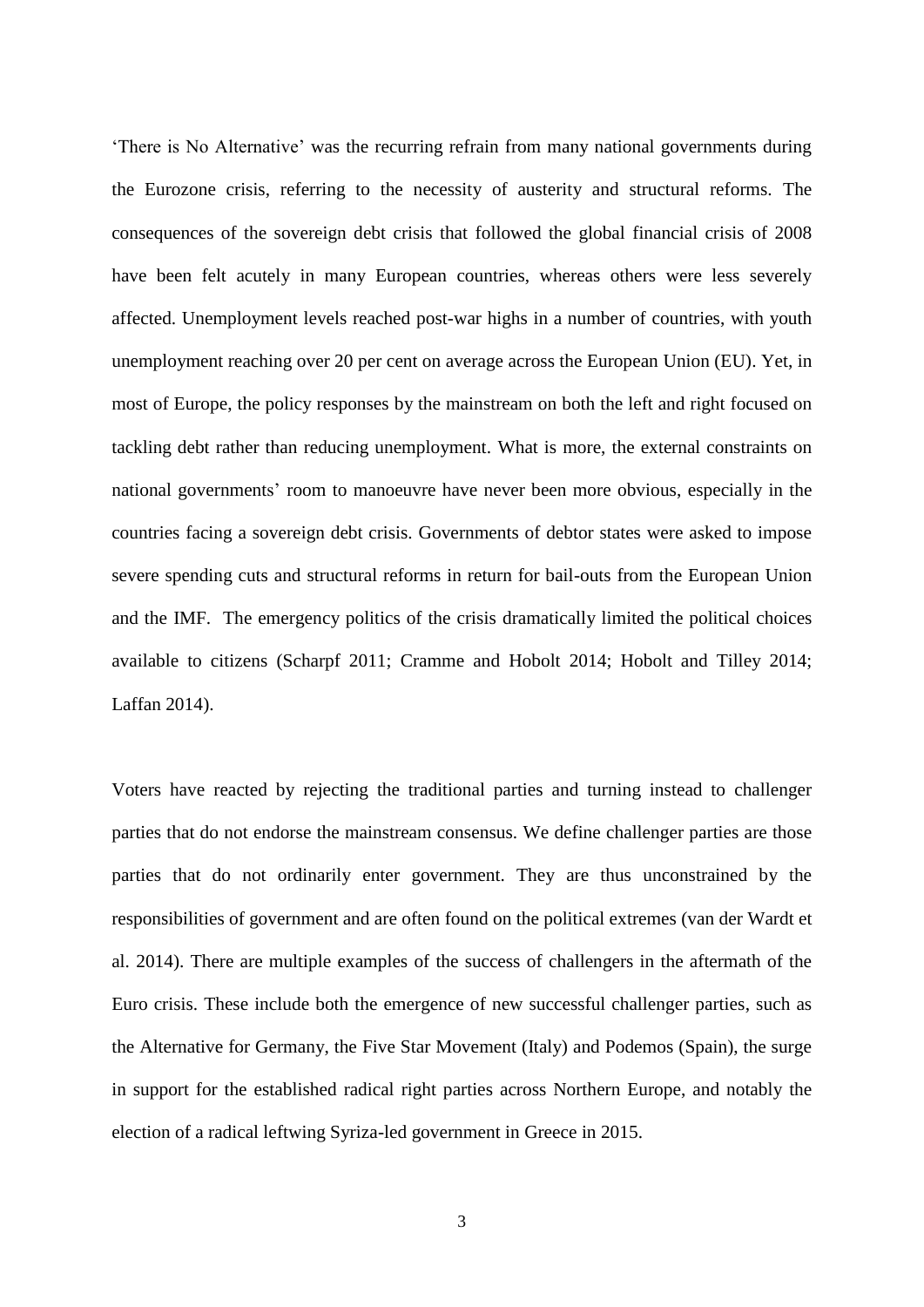The question that this raises is why did certain voters defect from mainstream political parties and opt for challenger parties in the aftermath of the crisis? We offer two explanations. The first is rooted in the classic theory of retrospective voting, where voters punish incumbents for poor economic performance. The expectation is that voters will "throw out the rascals" in government when the economy performs poorly. However, given the perception that mainstream parties, whether currently in government or not, were responsible for the economic woes, we expect the sanctioning to extend beyond government parties to all mainstream parties. We thus hypothesize that voters negatively affected by the crisis, e.g. through job loss or reduced earnings, will punish mainstream parties and turn to challenger parties instead.

This retrospective model of economic voting helps to explain the electoral punishment of governing parties during the crisis, but it cannot be the full story. Not all challenger parties offer the same solutions to the problem. Our second explanation thus focuses on the specific appeal of different challenger parties. Our argument is that defectors choose challenger parties because they offer a rejection of, and an alternative to, the mainstream response to the crisis. Whereas the mainstream left and right have converged on a policy of austerity and an adherence to the fiscal policy-making guidelines of the European Union, successful challenger parties have sought to offer clear alternatives. On the left, challenger parties reject the austerity agenda and are critical of the EU's insistence of reduced government welfare spending. On the right, the focus is on the desire to reclaim national sovereignty, specifically to control immigration and repatriate powers from the EU. In both cases, challenger parties reject the "there is no alternative" argument and instead claim that national governments can control their own destiny and offer distinct policies.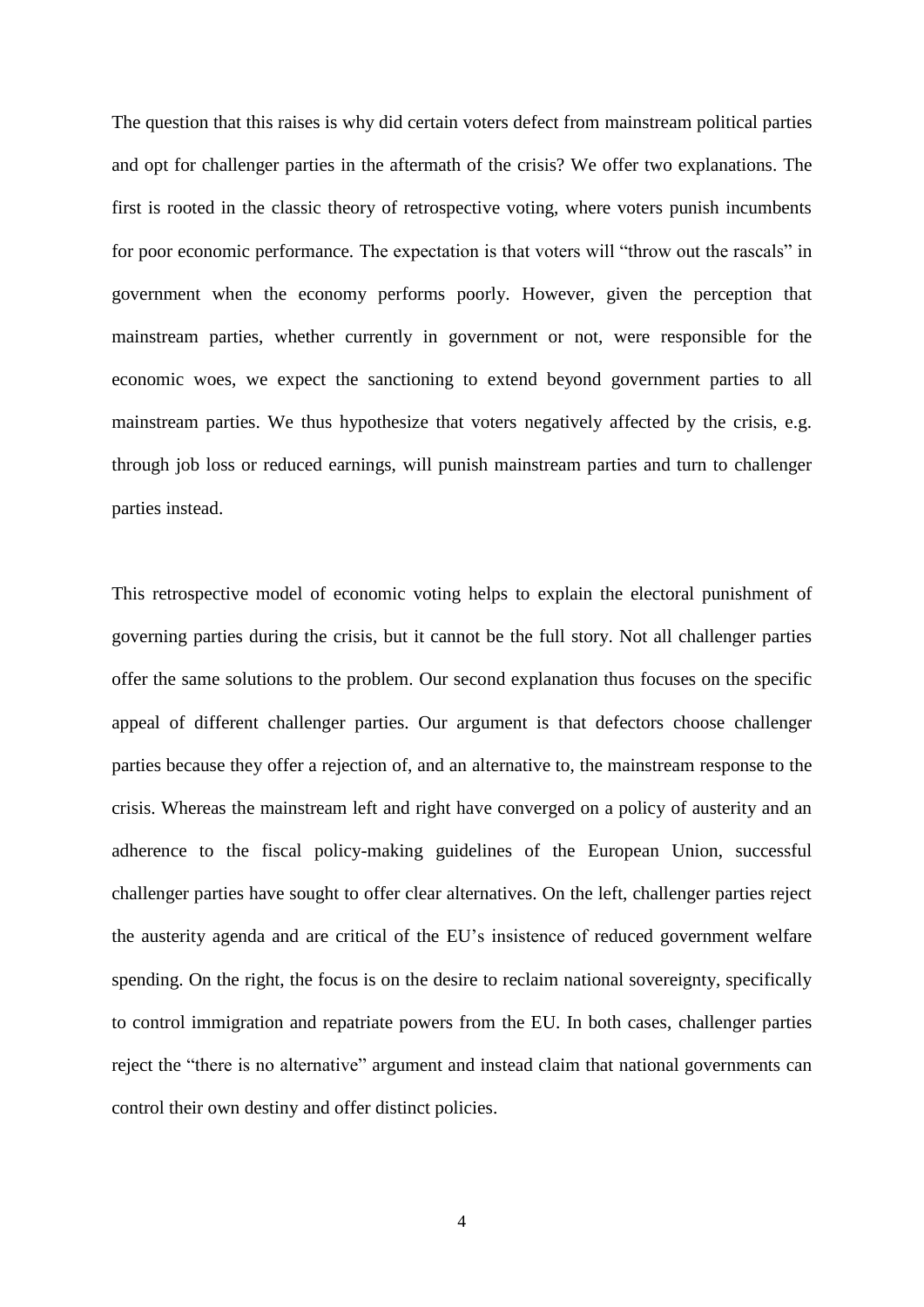To test these propositions we examine who defected from mainstream West European parties after the onset of the crisis. First, we track the changes in the success of challenger parties since the beginning of the crisis and show that there has been a sharp increase in support across Western Europe after 2010. Then we use the 2014 European Election Study to see what shapes people's decisions to defect from the mainstream to challenger parties. We show that retrospective economic voting matters: people who were personally adversely affected by the crisis are more likely to defect. We also show that defectors are people that look increasingly disconnected from mainstream party policy, not least regarding three issues that are closely tied to the EU and the Euro crisis: EU integration, austerity measures and immigration. We conclude by discussing whether the rise of challenger parties is likely to be a temporary blip due to the crisis or a more permanent feature of West European politics.

### **Fleeing the centre**

The financial crisis that erupted in late 2008 vividly demonstrated both the interconnectedness of financial markets and the increasingly limited power of national governments. As the financial turmoil travelled from the US to Europe, it evolved into a sovereign debt crisis. By 2012, eight out of 28 EU member states had received some form of financial bailout (Cyprus, Greece, Hungary, Ireland, Latvia, Portugal, Romania and Spain). In return for these credit arrangements by the EU, jointly with the International Monetary Fund (IMF), the debtor countries had to engage in significant fiscal retrenchment and structural reforms, mainly to social welfare programmes. The economic and social consequences of the crisis within the EU have been far-reaching. High levels of unemployment and low levels of growth are endemic. This situation is worst in debtor countries in Southern Europe, notably in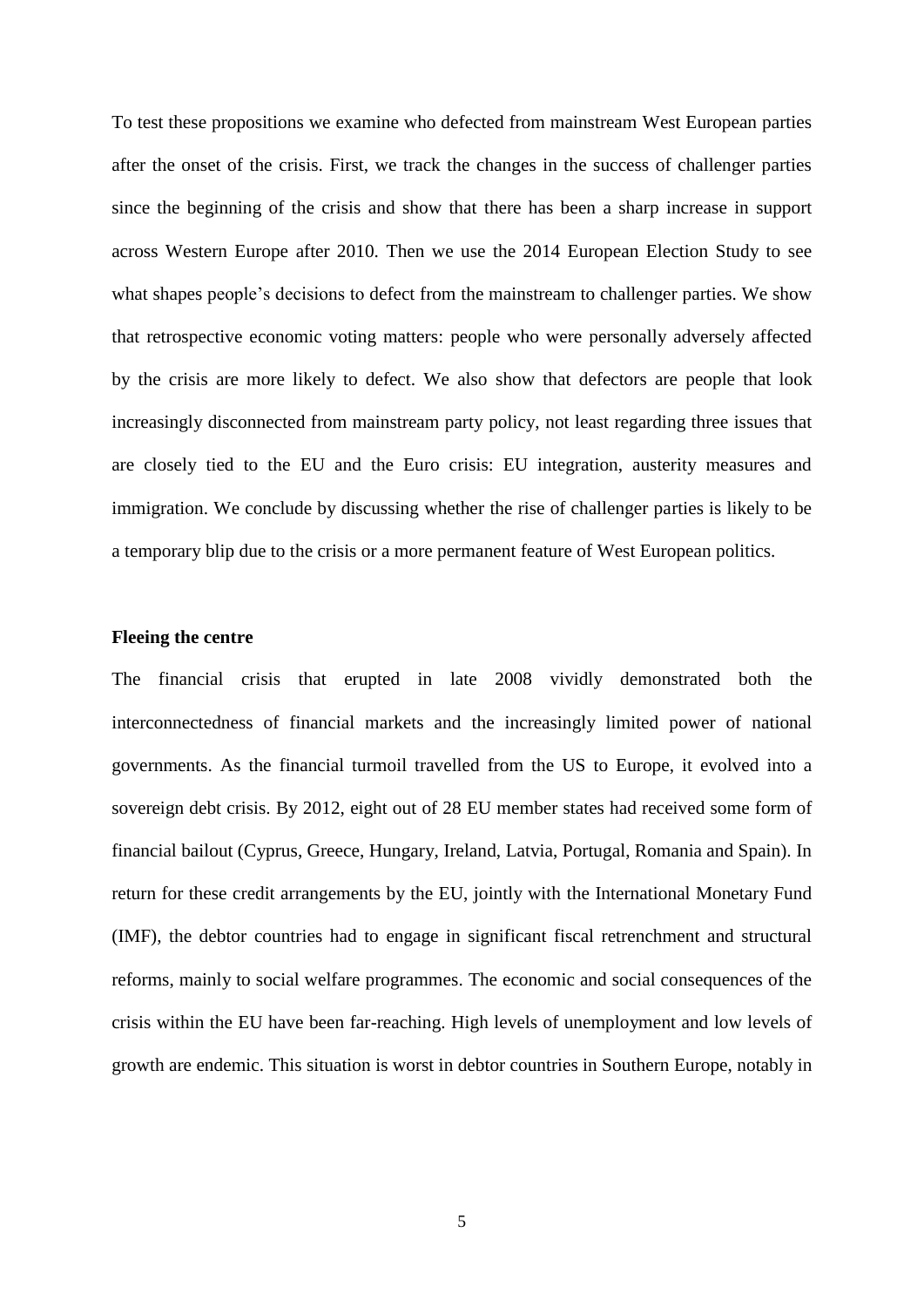Greece, Spain and Portugal, where a quarter of the workforce were unable to find a job in  $2014.<sup>2</sup>$ 

The pressure on the EU to reduce unemployment has been only exacerbated by the divergence in the economic performance of individual countries. Germany in 2013, for instance, not only enjoyed a considerable current account surplus, but also the lowest level of youth unemployment in the EU. The contrast with the reluctantly provided rescue credit to debtor states under rigid 'conditionalities' formulated by the EU/IMF/ECB 'Troika' is stark (Scharpf 2014). Looming over these unpopular decisions by certain national governments were the constraints that European integration has imposed. Even in areas at the very heart of state power, namely fiscal policy-making, national governments looked impotent (Laffan 2014). In 2012, for example, the Greek Prime Minister at the time Antonis Samaras, warned that the country could be forced out of the Eurozone if parliament failed to approve a new round of reform measures required by creditors: "We must save the country from catastrophe ... if we fail to stay in the euro nothing will make sense" (*The Guardian*, November 5<sup>th</sup> 2012). When the radical left party Syriza was elected to power in 2015 on a promise to offer an alternative path to austerity, other European leaders and Greek mainstream parties repeated this message to Greece. In the words of Donald Tusk, the European Council president: "It is not political blackmail when we repeat day after day that we are very close to the day when the game is over" (*Financial Times*, June  $26<sup>th</sup> 2015$ ).

Unsurprisingly, there has been a political backlash. The most notable sign of this reaction has been the rise of challenger parties; anti-establishment, populist parties that reject the mainstream consensus. Challenger parties highlight issues such as European integration and

 2 Source: Eurostat (seasonally adjusted figures from May 2014).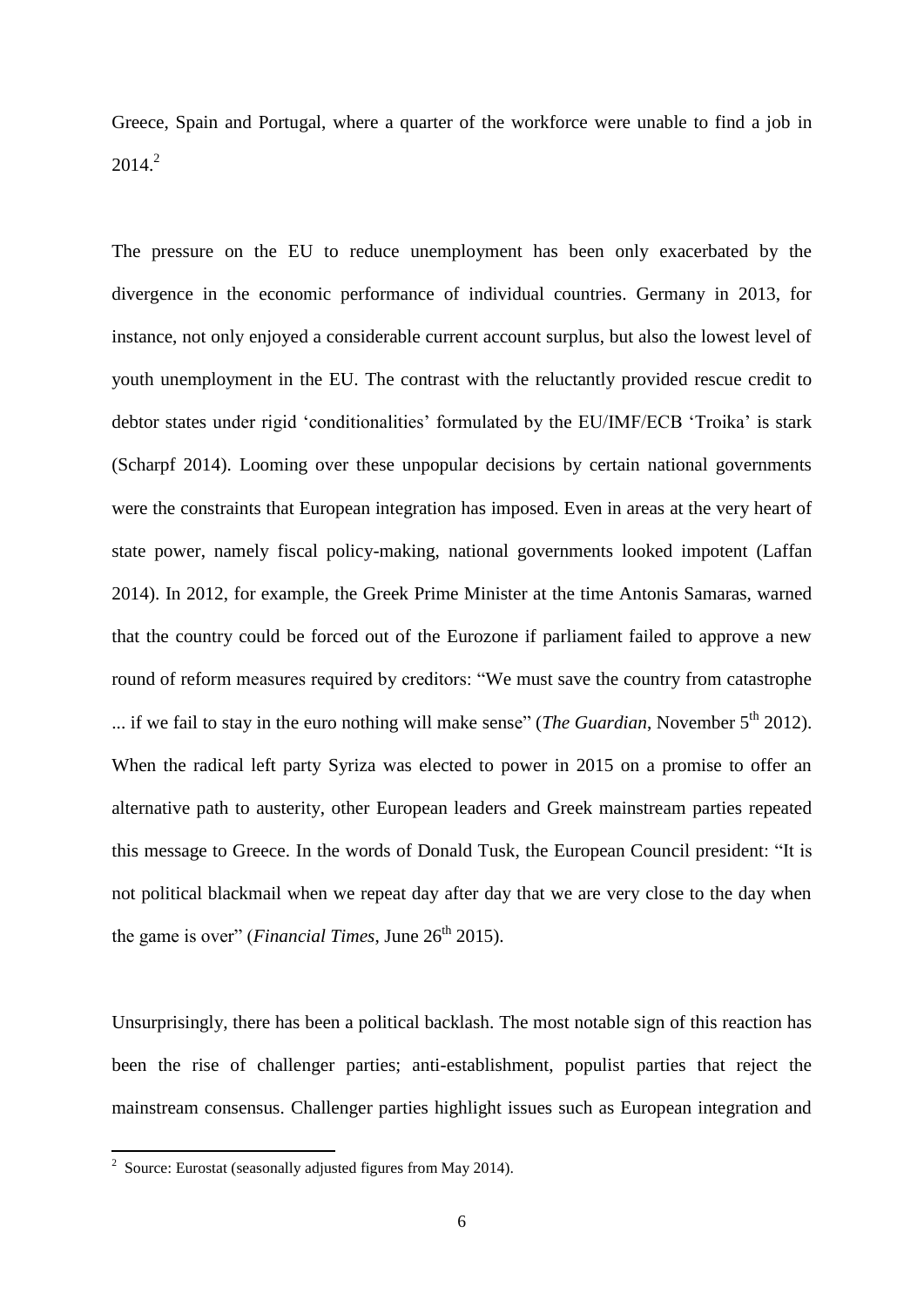immigration that have often been downplayed by the mainstream, and foster new linkages with voters that feel left behind by established parties (van der Wardt et al. 2014). We thus distinguish between mainstream parties and challenger parties.

Mainstream parties are those parties that frequently alternate between government and opposition. Their policy platforms are likely to be affected by both their past experience in office and their desire to enter office again. In the eyes of voters, such parties find it difficult to escape responsibility for prolonged crises, such as the Eurozone crisis. By their very nature, mainstream parties, in opposition and in office, are also more cautious in mobilizing around new issues or adopting positions far from other parties, since both would make it more difficult to enter into coalition government (Tavits 2008; van der Wardt et al. 2014; Hobolt and de Vries 2015).

By contrast, challenger parties are untarnished by office. While these parties are not necessarily new, they have not formed part of government. Rather they have instead sought to reshape the political landscape by putting new issues on the agenda (De Vries and Hobolt 2012).<sup>3</sup> Successful challenger parties include Front National in France, Podemos in Spain, and the Five Star Movement in Italy. Such parties have changed the nature of party competition and restructured the political agenda, in most cases without ever setting foot in

**.** 

 $3$  Many of these challenger parties are so-called "niche parties" (parties that reject the traditional class-based orientation of politics and raise new issues that do not coincide with existing lines of political division, see Meguid 2008) or "populist parties" (parties that subscribe to a populist ideology that politics should be an expression of the general will of the people, see Mudde 2007). However, in this article we focus specifically on government experience as the distinguishing factor, since this affects whether such parties can be held to account by voters and also their ability to challenge the mainstream policy consensus (van der Wardt et al. 2014). Table A2 in the Appendix lists all parties (in 2014) included in this category.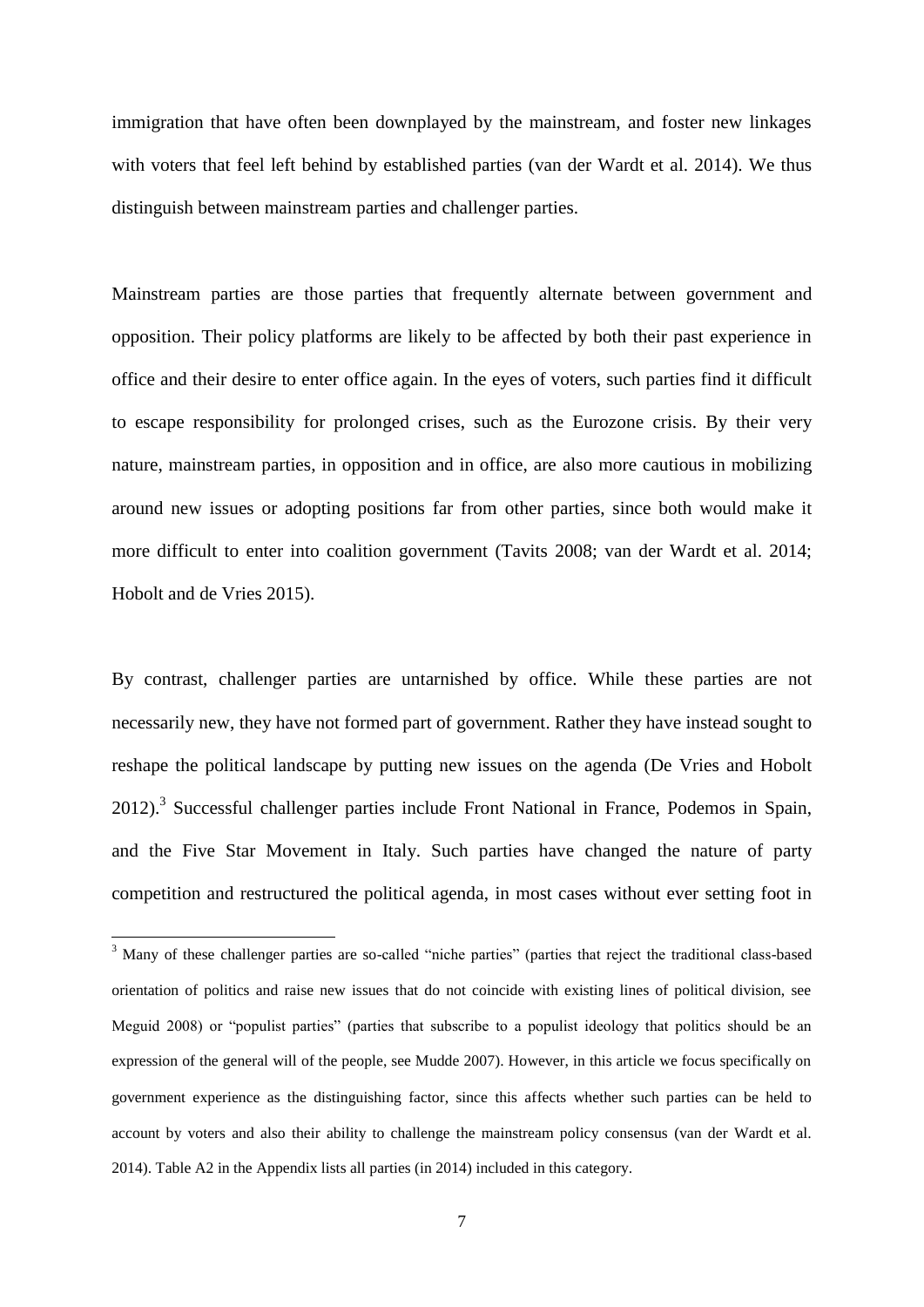government. Indeed their appeal is partially based on the fact that they are not tainted by holding office in the last few decades when the seeds of the crisis were sown. Moreover, their lack of government experience and limited incentive, and opportunity, to join future governments enables them to adopt more risky political platforms. This allows challenger parties to offer a clear alternative narrative to the mainstream consensus. Challenger parties on the left reject the notion that austerity politics is a necessary evil. On the right, challenger parties argue that powers should be repatriated from the EU to national government and parliaments, and that they can stem the threat of globalization (especially foreign immigrant labour).

In this paper we examine the causes of the rise of these challenger parties, focusing on the individual-level motivations of voters. Since the very notion of challenger parties assumes that there is an established party system to defy, our empirical focus is West European members of the EU that have established party systems.<sup>4</sup> To illustrate the change that has occurred since the onset of the crisis, Figure 1 plots the vote shares of mainstream and challenger parties across the 17 West European members of the EU between 2004 and 2015. We define three types of challenger party. All three types are parties that were not part of any national-level government in the 30 years preceding the Euro crisis  $(1970-2010)$ <sup>5</sup> We also use the Chapel Hill Expert Survey (CHES) to distinguish between right-wing and left-wing

**.** 

<sup>&</sup>lt;sup>4</sup> Although party systems and party competition are beginning to stabilize in Central and Eastern Europe, these political systems are still characterized by high volatility which makes it difficult to clearly identify "mainstream parties" (Bakke and Sitter 2005).

 $<sup>5</sup>$  Any cut-off point in terms of government experience to determine when a party is, or is not, a challenger party</sup> is somewhat arbitrary. However, this operationalization offers both parsimony and captures parties without any recent government experience. Using a slightly different operationalization that looks at post-war participation in government yields very similar results.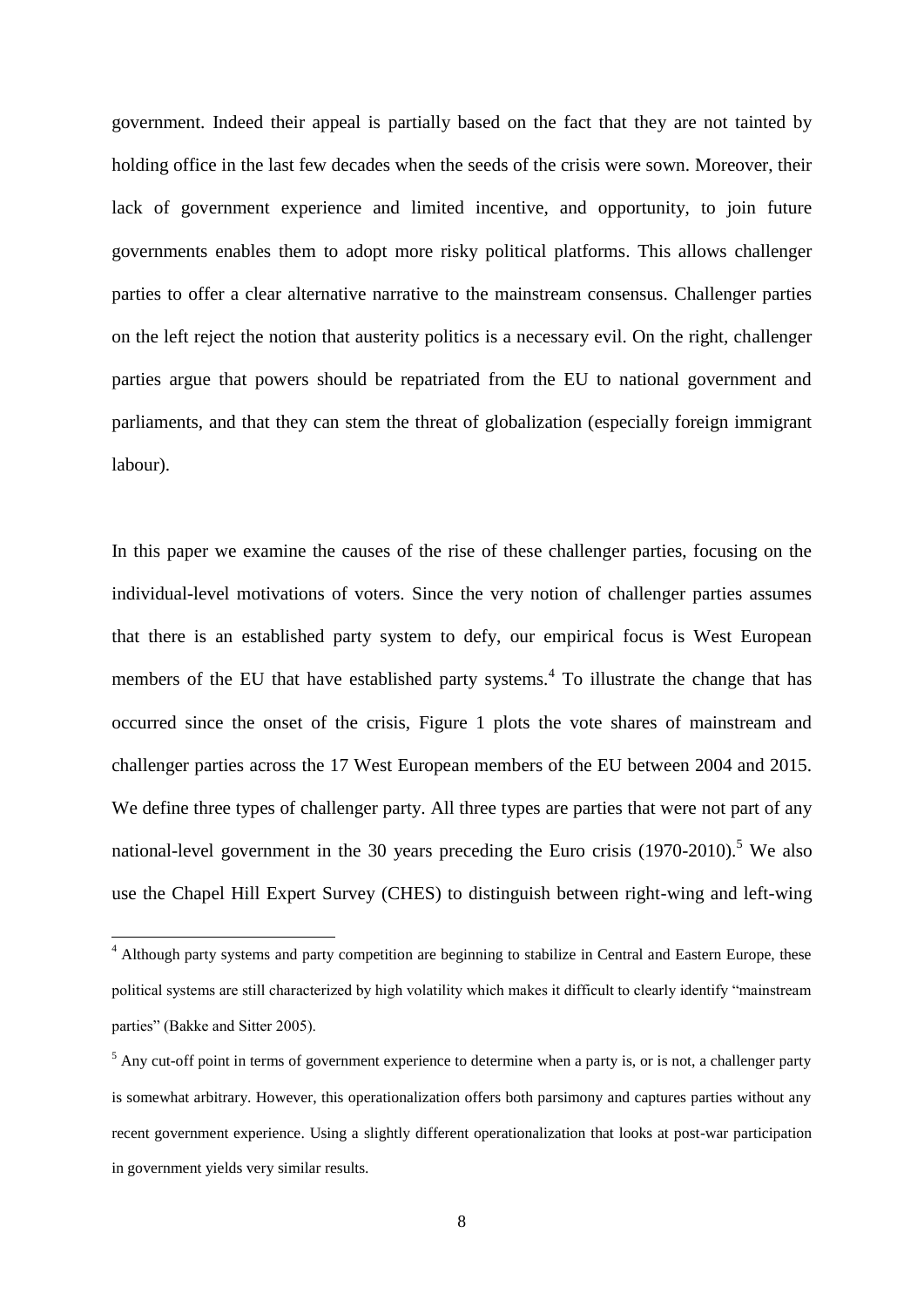challenger parties (Bakker et al 2015), using the general left-right question in CHES: "Please tick the box that best describes each party's overall ideology on a scale ranging from 0 (extreme left) to 10 (extreme right)". Parties scoring more than 5 are classified as right-wing and parties scoring less than 5 are classified as left-wing.<sup>6</sup>

### FIGURE 1 ABOUT HERE

The left-hand figure clearly demonstrates the decline in the vote shares of mainstream parties. In 2004 mainstream parties on the left and right dominated West European party systems with 86 per cent of the total vote share. This declined by 14 percentage points to 72 per cent in 2015. Mainstream parties on the centre-left and on the centre-right saw similar falls in their vote share, around 7 percentage points, over the 11 year period. In the right-hand figure, we observe a corresponding increase in support for challenger parties on both the left and the right, while green challenger parties have experienced less change. Overall challenger parties have increased their vote share from around 10 to 23 per cent during the period.<sup>7</sup> On the right, these include the Finns Party in Finland, the Swedish Democrats in Sweden and the Danish People's Party in Denmark, whereas on the left these include the Red-Green Alliance in Denmark, Syriza in Greece (although in government after the crisis) and Die Linke in Germany.

<sup>&</sup>lt;sup>6</sup> For parties scoring 5, we classify them on the basis of coalition partners or their membership of European Parliament political groups. Green parties are those parties whose ideology centres on the principles of green politics and environmentalism. The full list of challenger and mainstream parties can be found in the Appendix.

<sup>&</sup>lt;sup>7</sup> Please note that not 100% of vote shares were allocated, since only parties with over 1% of the vote (or at least one MP) were classified. This estimate of challenger parties is therefore conservative, since most of these very small parties and candidates are likely to belong to the challenger party category.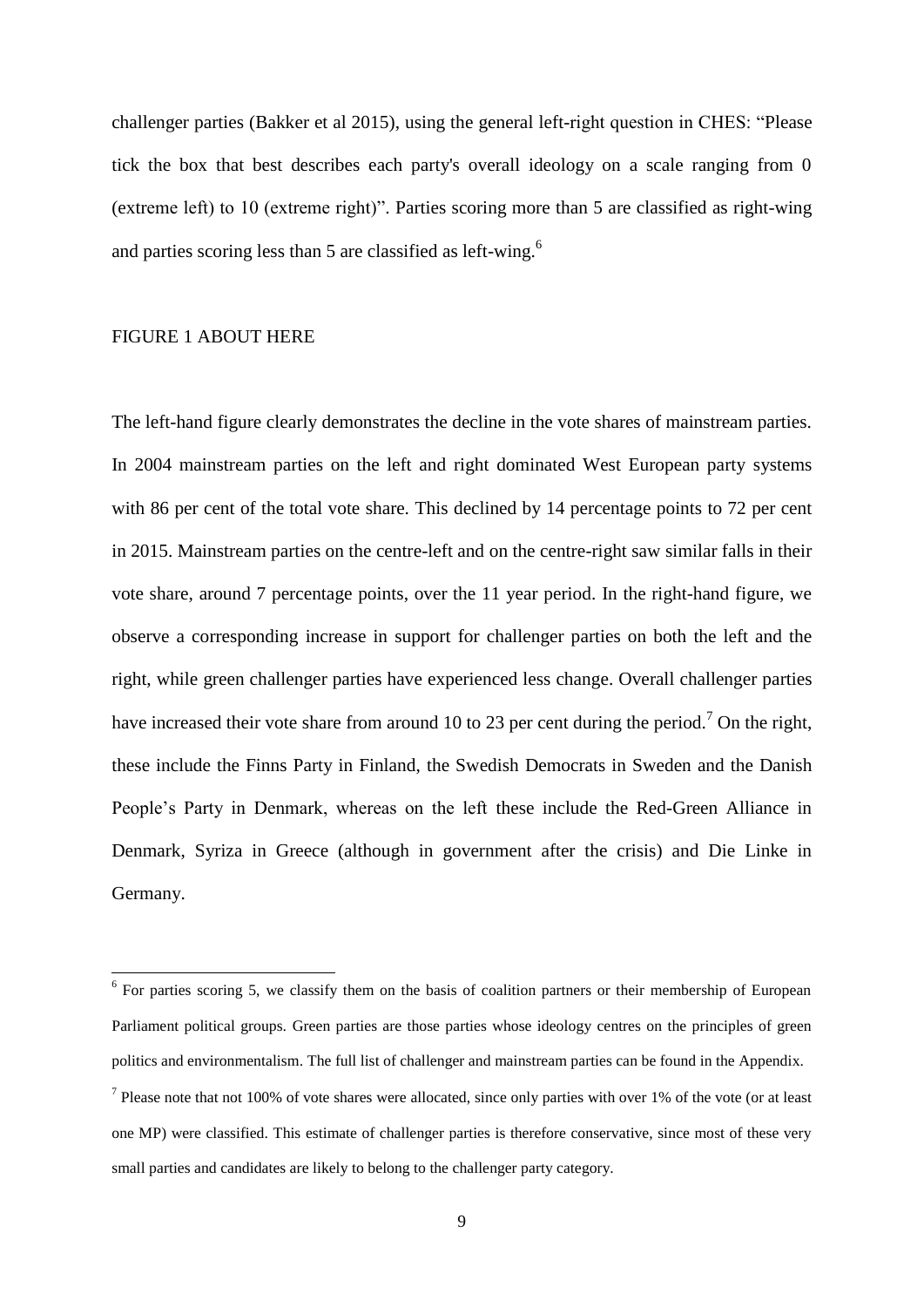Of course, different shades of populist politics have unsettled Europe long before the onset of the sovereign debt crisis, as parties like the Front National in France, the Northern League in Italy, or Geert Wilders' Freedom Party in the Netherlands successfully exploited popular anxieties about migration, globalization, Islam and European integration. Could the success of challenger parties simply be a product of the secular decline of the mainstream left and right parties, or what some have called the end of the "age of party democracy" (Mair 2013; Dalton and Wattenberg 2000)? Our aggregate data suggests not, in that most of the change is more recent. After all in 2004 only 10 per cent of voters supported challengers. Nonetheless aggregate data cannot tell us whether the rise of challenger parties is linked to people's experiences during the crisis. To answer this question, we need to examine the motivations of voters who defected from the mainstream to challenger parties over the last few years.

We argue this type of defection is, at least in part, determined by the economic crisis, and the governmental response to the crisis. The choice to defect to a challenger party is about *sanctioning* and *selection* (Banks and Sundaram, 1993; Fearon 1999). If we understand elections as mechanisms for political accountability, then they must function as a sanctioning device in which voters reward or punish incumbents on the basis of past performance (Key 1966; Fiorina 1981; Manin 1997; Powell 2000). This is the core intuition of the economic voting model, which suggests that voters punish governments for bad economic performance and reward them for good performance (Lewis-Beck and Stegmaier 2000; Nannestad and Paldam 1994). In times of crisis, we would thus expect governments to be more likely to be thrown out of office. Bartels' (2013) aggregate level analysis of the "Great Recession" has shown that this pattern holds. Citizens punished incumbent governments for slow economic growth during the crisis. Yet, other studies have shown that in Southern Europe, heightened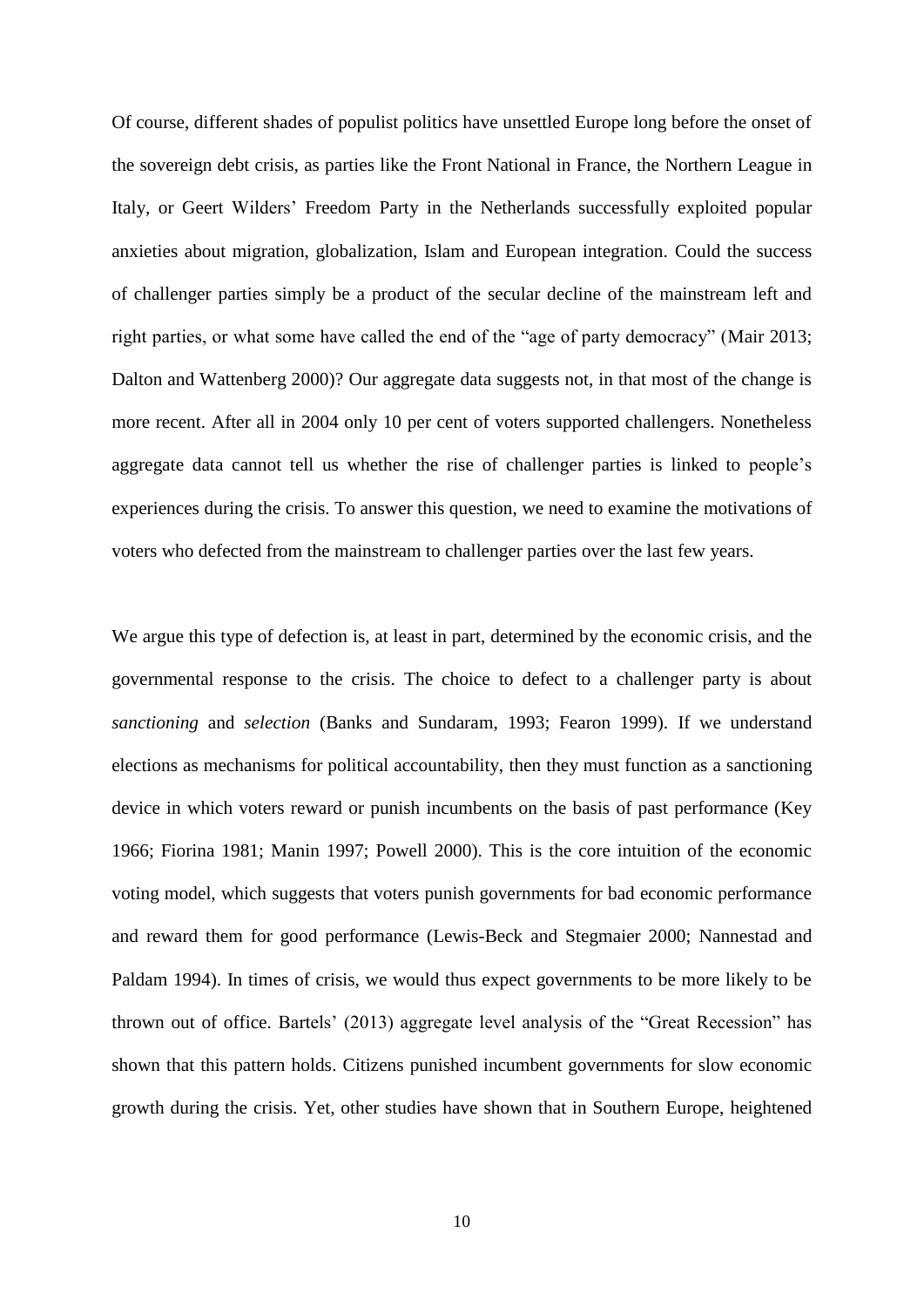perception of European Union economic responsibility reduced the magnitude of the national economic vote coefficient (Lobo and Lewis-Beck 2012).

Most empirical studies of economic voting use either macro-level indicators of the economy (e.g. unemployment and inflation) or survey data on people's view of economic change as an indicator of macro-economic performance (see Lewis-Beck and Stegmaier 2000, 2007 for overviews). These studies have shown a strong relationship between the economy and incumbent performance. There are, however, reasons why we may want to focus on people's direct experience with the crisis, rather than indicators of macro-economic change. First, country-level studies using aggregate data make it difficult to disentangle the individual-level motivations for defection. Second, although perceptions of the economy are normally highly correlated with party choice, there is increasing concern that the direction of causality is actually from party support to economic evaluations (Evans and Anderson 2006; Evans and Pickup 2010). By focusing on personal experiences, and what is known as the pocketbook model of economic voting, we circumvent many of these problems. There is also increasing evidence that personal economic circumstances, such as declining wages, benefit cuts or unemployment, are important determinants of voting behaviour (Bechtel and Hainmueller 2011; Margalit 2011; Richter 2006). In the context of the crisis, we expect that people who experienced a deterioration in their personal financial situation, e.g. through job loss or reduced income, will be more likely to defect from mainstream parties.

However, the pocketbook voting model does not in and of itself explain why voters turn to challenger parties rather than to other mainstream parties in opposition. Voters do not see elections as simply sanctioning devices, but also as opportunities to choose a political representative with the right set of preferences and qualities (Besley, 2005; Fearon, 1999;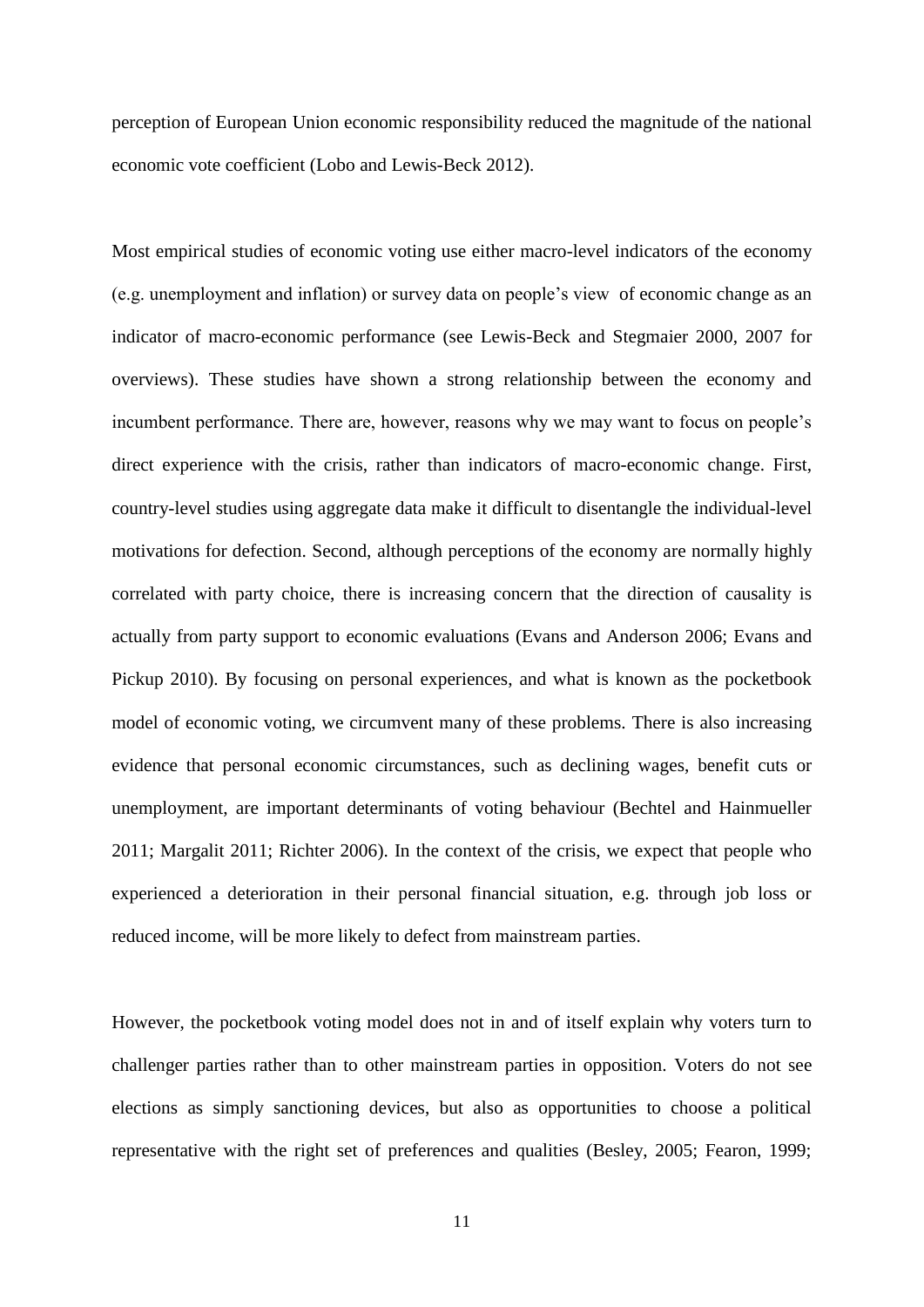Herreros, 2006). This is about the prospective *selection* of specific parties, rather than retrospective *sanctioning* of the government. Our argument is that the convergence among mainstream parties during the crisis has led to defection to challenger parties from people who are dissatisfied with that consensus. In the crisis, the most crucial aspects of the mainstream consensus on how to respond to the crisis was based on a shared acceptance of policies of austerity and fiscal responsibility as well as the acceptance of the discretionary authority of the European Union (Scharpf 2014; White 2014). While challenger parties are united in the fact that they offer an alternative to established mainstream policies, they differ significantly in their focus. Challenger parties on the right focus on the loss of sovereignty to the European Union and emphasize the repatriation of powers and restrictive immigration policies, whereas parties on the left focus on the neoliberal character of the responses to the crisis and oppose austerity politics, which undermine the national welfare state. We thus expect that individuals who reject a pro-European mainstream consensus are more likely to defect to challenger parties on the right, while those opposed to neo-liberal economics and austerity are more likely to turn to challenger parties on the left. This leads to the following hypothesis:

H1: People who were adversely economically affected by the economic crisis were more likely to defect from mainstream parties to challenger parties.

H2a: People who are Eurosceptic and more opposed to immigration are more likely to defect from mainstream parties to a right wing challenger party.

H2b: People who strongly favour more economic redistribution are more likely to defect from mainstream parties to a left wing challenger party.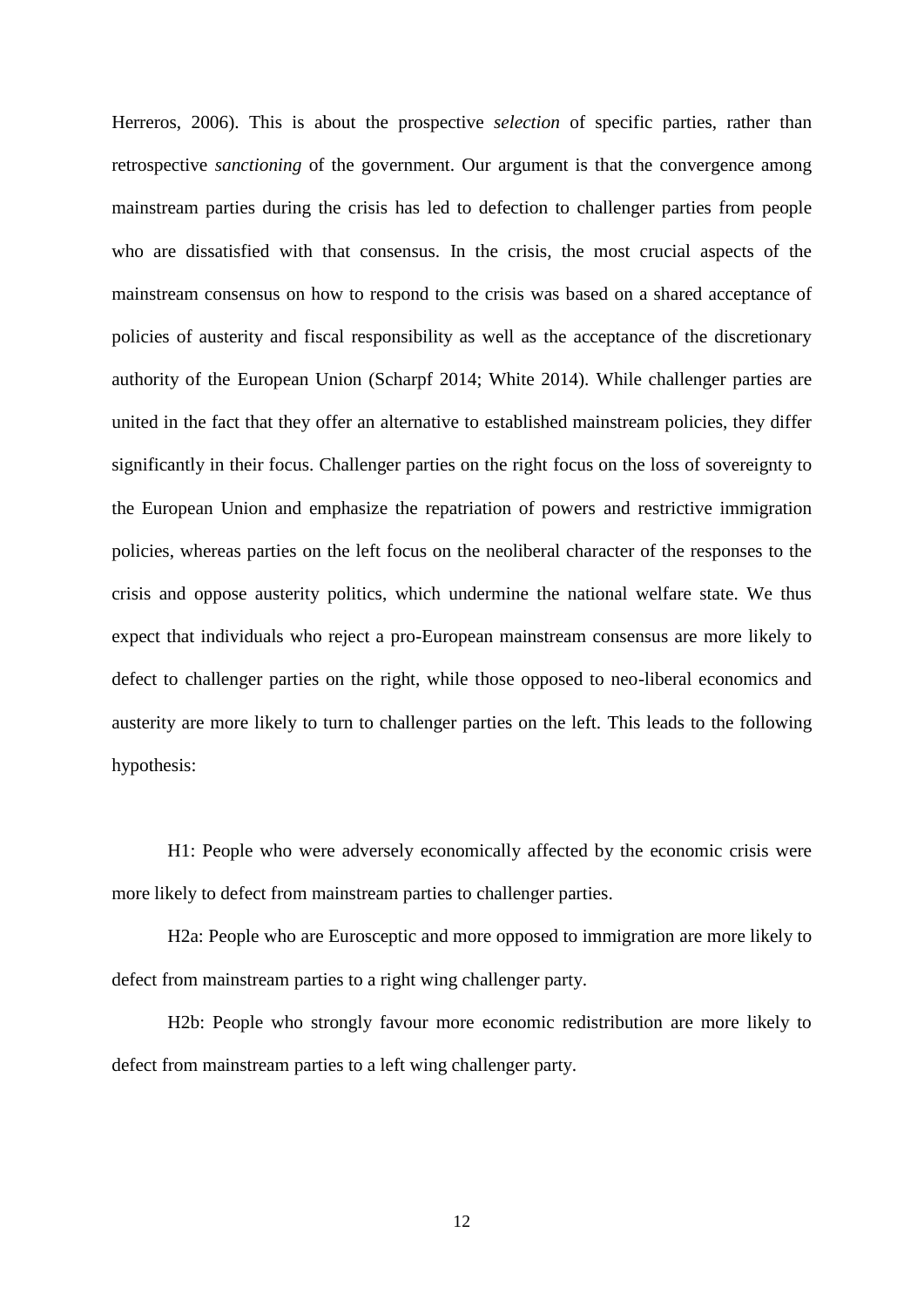### **Explaining defection from the mainstream**

As Figure 1 showed challenger parties have become increasingly important components of party systems across Western Europe. As they have become more electorally successful, so have the fortunes of mainstream parties declined, and importantly much of this decline has been in the aftermath of the crisis. Our analysis here focuses on the questions of why some people have defected from mainstream parties, of left and right, and lent their support to these various challenger parties. To do this we analyse the 2014 European Election Study, which is ideally suited to examine individual level motivations for defection as it asks identical questions of vote intention, vote recall, financial situation and policy preferences of representative samples of voters all EU member states (Schmitt et al.  $2015$ ).<sup>8</sup> We focus on why certain individuals have switched support between parties over the electoral cycle in different countries in Western Europe. Specifically we look at people that previously cast a vote for a mainstream party in the last national election, but by 2014 supported a challenger party. Before looking at the reasons behind defection, it is important to note how defection from the mainstream has been crucial to challenger parties on both the left and right.

### TABLE 1 ABOUT HERE

**.** 

Table 1 shows how people in the seventeen Western European member states said they voted in the previous national election and how they would choose to vote in June 2014 when they were interviewed. It is noteworthy that the pattern of change that we see here matches the

<sup>8</sup> Approximately 1,100 respondents were interviewed in each EU member country, totalling 30,064 respondents. Our analysis only focuses on the 17 West European member states. The EES 2014 was carried out by TNS Opinion between the  $30<sup>th</sup>$  May and  $27<sup>th</sup>$  June 2014. All the interviews were carried out face to face. More information can be found here: [http://eeshomepage.net/voter-study-2014/,](http://eeshomepage.net/voter-study-2014/) where the EES questionnaire can also be found.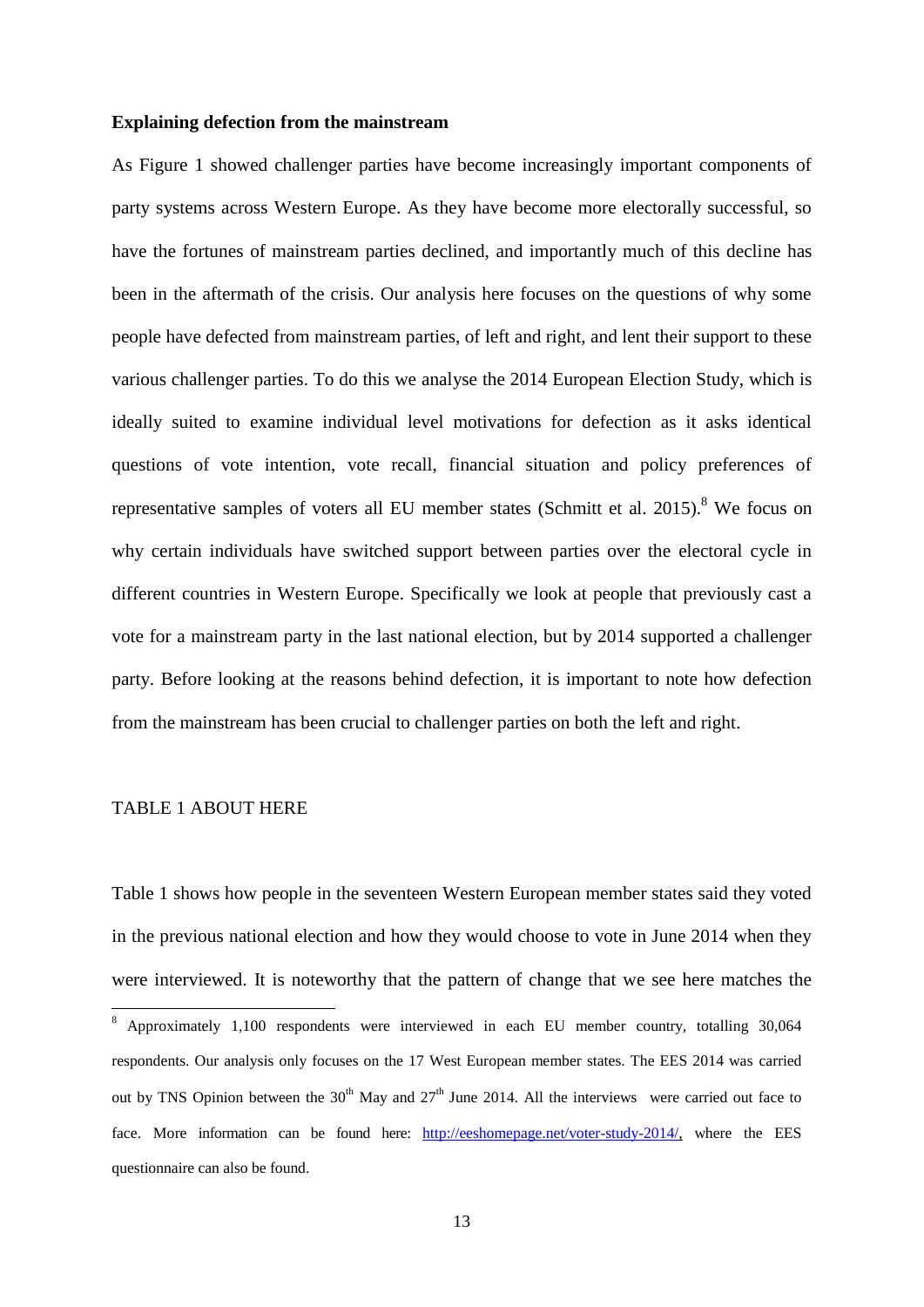aggregate data shown in Figure 1. Both mainstream right and left parties have fewer people supporting them in 2014 than they did in the previous national election. Who benefits from these defections? Challenger left and challenger right parties benefit roughly equally. Both increase their support by about half again, and challenger green parties also see a more modest rise in vote share.

#### TABLE 2 ABOUT HERE

Table 2 shows more clearly the flow of voters. The figures are the percentages of current supporters as a proportion of previous support. Loyal supporters, those who previously supported a particular party type and continue to do so, are shown on the diagonal. That means that 83 per cent of current mainstream right party supporters previously supported a mainstream right party. 8 out of 10 supporters of both mainstream right and left parties are loyalists. While there is some switching between left and right, overall to the benefit of the left, and some mobilisation from previous non-voters, the overwhelming picture is of stability. The makeup of challenger party support is very different to mainstream party support. All three types of challenger party have barely half of supporters that are loyalists. All three types of party pick up support from the mainstream, about a quarter of challenger party supporters are defectors from the mainstream. Moreover these parties also mobilise more non-voters than mainstream parties. Nearly a fifth of their supporters were previously non-voters.

Almost half of support for challenger parties is due to defection from the mainstream or mobilisation from non-voting. At the same time, that does not mean that defection is necessarily that common. After all challenger parties still receive less than 30 per cent of the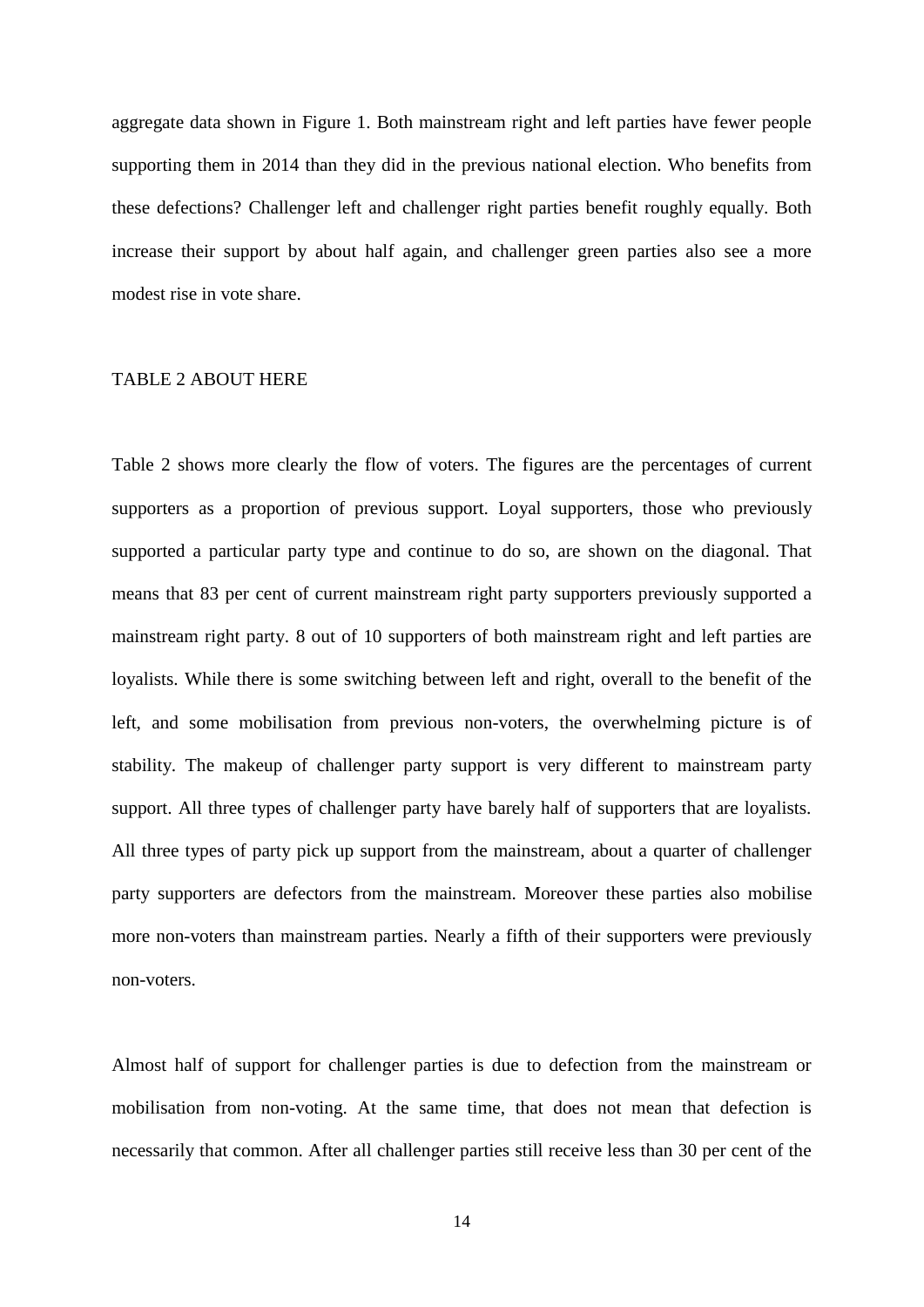vote overall and their vote share has gone up by only 9 percentage points. Not that many people switch. For example most of the 4 per cent increase in right challenger party support is due to 5 per cent of mainstream right supporters and 3 per cent of mainstream left party supporters parties defecting to the challenger right. In total about 9 per cent of people who voted previously and now express a vote intention switch from the mainstream to the challengers (there are only 1 per cent that switch the other way). While that is not a huge proportion of the electorate, it is a proportion that has transformed challenger parties from insignificant to significant players. That raises the question of what makes those people switch. Why has a tenth of the electorate turned their back on mainstream parties?

As discussed above there are two major drivers of electoral behaviour: sanctioning and selection. Our argument is that both sanctioning on the basis of economic experiences determines and selection on the basis of policy preferences determines whether people defect. Our dependent variable is thus defection. We restrict our analysis to those individuals who supported mainstream parties in the previous national election and we see what factors made people more or less likely to defect, in terms of supporting a different party today, to challenger parties.<sup>9</sup>

1

<sup>&</sup>lt;sup>9</sup> One issue is the coding of non-voters. We have excluded all people that refused to answer the previous vote question (9 per cent of respondents) but included 'don't knows' (2 per cent of respondents) as non-voters along with the 23 per cent of people who stated that they did not vote previously. In terms of current party support, we include anyone who did not give a party name as a non-voter. This necessarily includes people who answered 'don't know', did not give an answer, and people who specifically said that they would not vote. In total this includes 32 per cent of respondents. The only difference we make in terms of coding challenger party support is to categorise support of very minor parties that fail to make the 1 per cent threshold that we applied to the aggregate data. These have been categorised using CHES scores, coalition partners, membership of European Parliament political groups or expert judgement.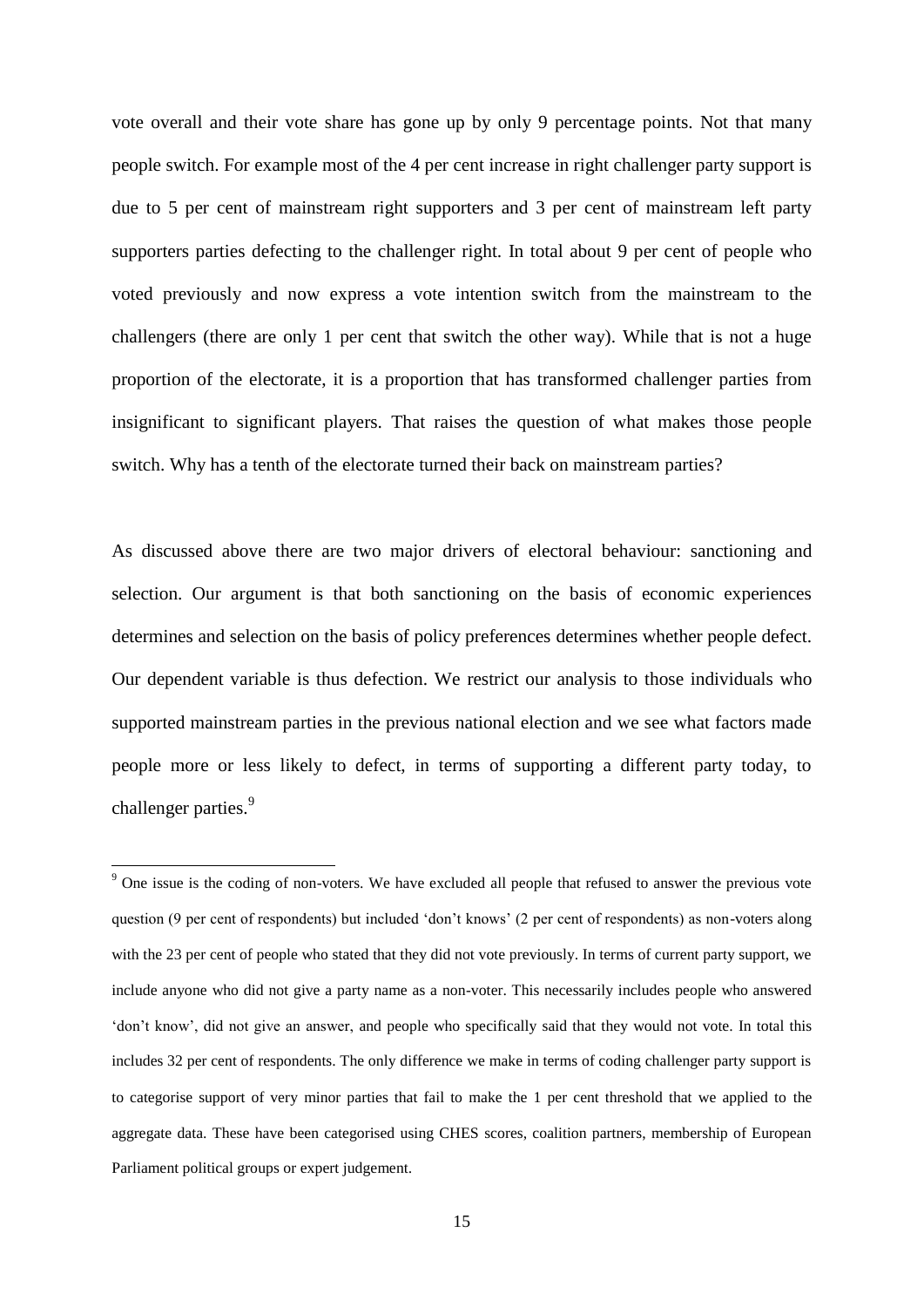To capture sanctioning and selection, we use two sets of independent variables. Economic sanctioning is modelled by including a measure that captures how the crisis affected individuals financially. This consists of two questions. The first asks whether the respondent, or someone in their household, lost their job over the last two years. The second asks whether the respondent's household saw a decrease in income over the last two years. We add up the number of adverse impacts, so people who said their income decreased and someone lost their job score 2, people that just mention one adverse impact score 1 and people that mention neither score zero. 48 per cent of people in the 17 Western European states score zero, 32 per cent score 1 and 20 per cent score 2.

To capture selection based on policy preferences, we use a series of 11 point policy scales. These concern the redistribution of wealth, raising taxes to spend more on public services, restricting immigration, furthering European integration and the trade-off between environmental protection and economic growth.<sup>10</sup> We have recoded these so that the more 'right-wing' responses are higher numbers. This means that high scores indicate that a person is against redistribution, against increasing taxes, against further European integration, and favours economic growth over environmental protection.<sup>11</sup>

**.** 

 $10$  Respondents were asked on the extent to which they agreed/ disagreed with the following statements on an 11-point scale: 'You are fully in favour of the redistribution of wealth from the rich to the poor'; 'You are fully in favour of raising taxes to increase public services'; 'You are fully in favour of a restrictive policy on immigration', 'The EU should have more authority over the EU Member States' economic and budgetary policies'; 'Environmental protection should always take priority even at the cost of economic growth'.

<sup>&</sup>lt;sup>11</sup> We have also recoded 'don't know' responses to the mid points of the scale (6) in order to maximise the number of cases included in the models. Don't knows make up 4-5 per cent of the responses, and including them in this way makes no material difference to the results.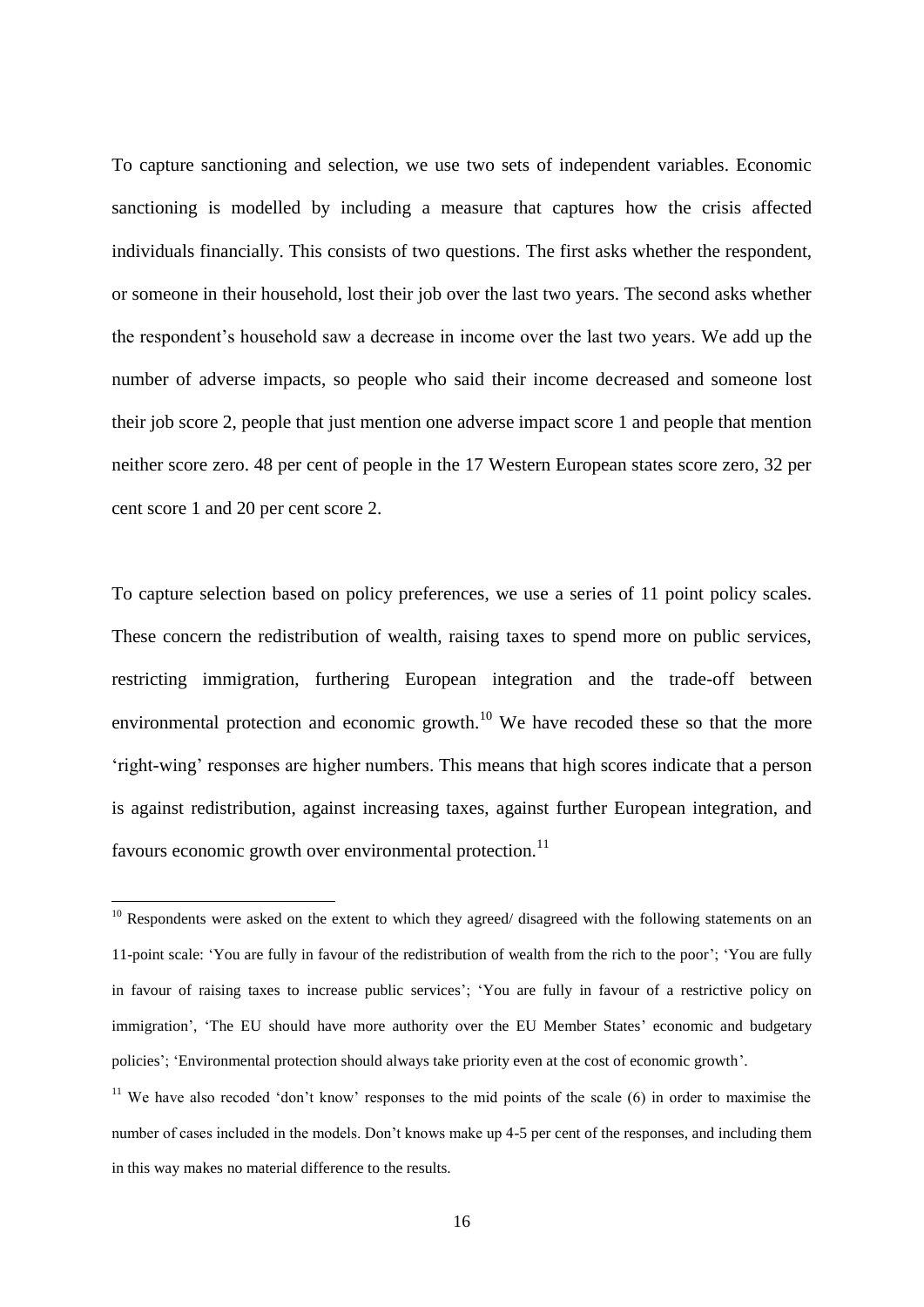We include a number of demographic variables in the models: age, occupational social class, religiosity, sex, education, citizenship and trade union membership.<sup>12</sup> We also include political interest as an important control when looking at switches to non-voting, this is measured on a 1-4 scale from not interested to very interested. Finally, we include a series of dummy variables for each country (fixed-effects) to control for country effects.

Table 3 shows the first two models that test hypothesis 1: does sanctioning happen and does it affect all mainstream parties? Because the sanctioning model is focused on the punishment of governments, we separate out those who previously voted for a mainstream party in government from those who previously voted for a mainstream party outside government. According to the classic model of economic voting, we would only expect it to affect governing parties. However, if voters are sanctioning the mainstream consensus then we should expect it to affect all mainstream parties. The two models presented here are thus multinomial logit models which compare either 1) defection from mainstream governing parties to challengers or non-voting or 2) defection from mainstream opposition parties to challengers or non-voting. We group all challenger parties together.

Included in this model are the measures of the economic impact of the crisis on individuals, political interest and demographic controls mentioned earlier, although we just show the

1

 $12$  The occupational social class categories are self-employed, managerial, professional, white-collar worker, skilled manual worker, unskilled manual worker, student, unemployed and out of the labour force. Education is based on terminal age of education and consists of three categories: education finished before 16, education finished before 19, education finished at 20 or over. Religiosity is measured using church attendance divided into four categories: weekly, monthly, yearly and never. Age is measured in years, trade union members are distinguished from non-members and citizens are distinguished from non-citizens.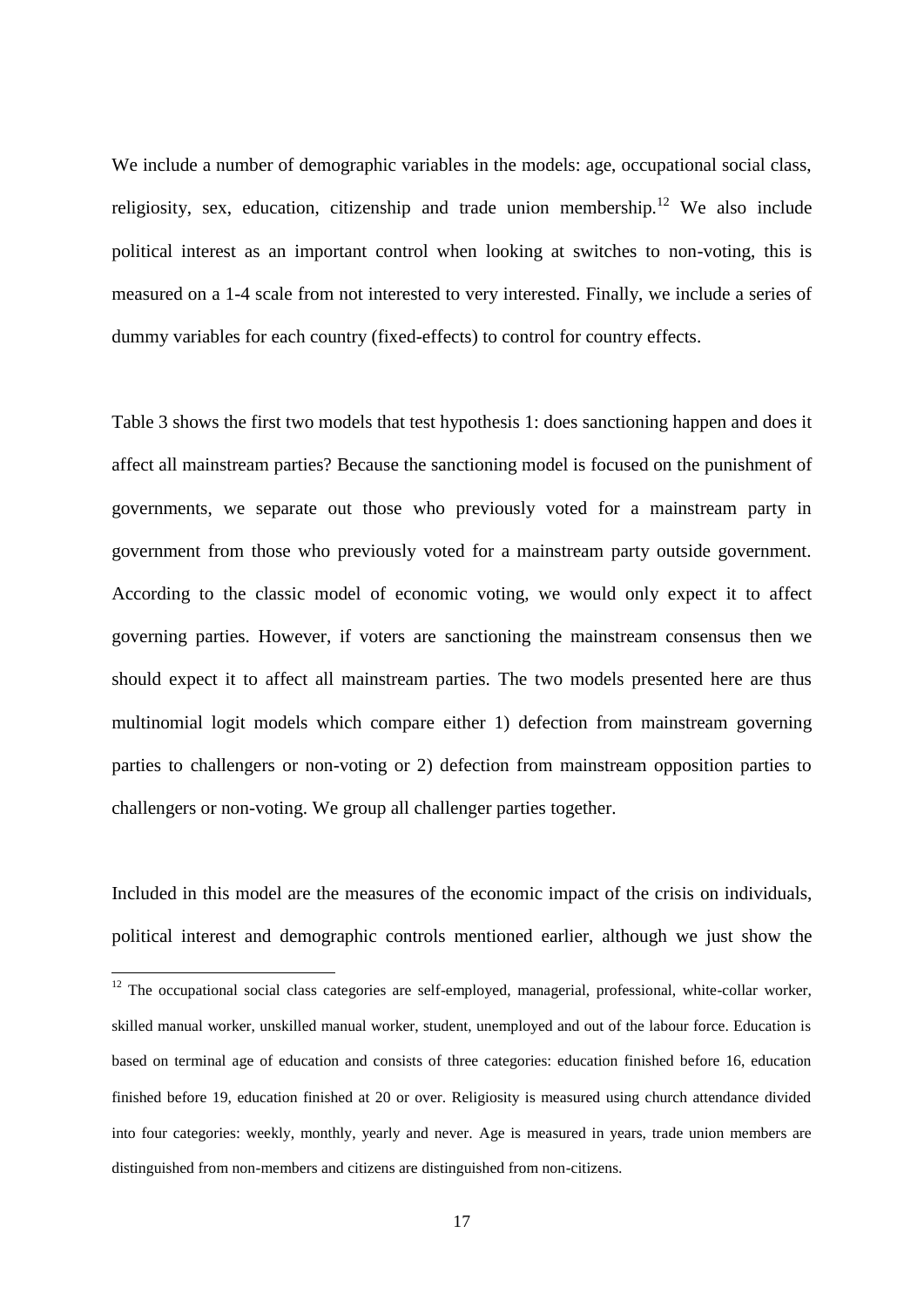coefficients for economic impacts and political interest in the table. In the main, the effect of any of the social characteristics is small, with the exception of age. Older people are generally less likely to switch away from mainstream parties, no doubt because they have stronger partisan loyalties built up over many years (Tilley 2003).

### TABLE 3 ABOUT HERE

A clear story emerges from these results. People who defected from mainstream parties to challengers are those disproportionately affected by negative economic factors in their own lives. Crucially this is true whether the mainstream party they previously voted for is currently in government or not. People are not simply punishing governing parties, they are voting against mainstream parties as a whole. In fact, people in poor economic circumstances are actually more likely to defect to challengers from mainstream parties outside government than from mainstream parties within government. Hence, in line with our first hypothesis we find that those who experience economic hardship during the crisis are more likely to turn their backs on all mainstream parties. Figure 2 shows the rates of defection from mainstream parties in government and in opposition for people who experienced no negative economic effects compared to those in households that experienced both unemployment and declining income. Positive numbers indicate that parties gain more voters from people negatively affected by the crisis.

### FIGURE 2 ABOUT HERE

The left hand figure shows how defection rates differ by economic circumstance for people who previously supported a governing party. There is clearly an effect of poor economic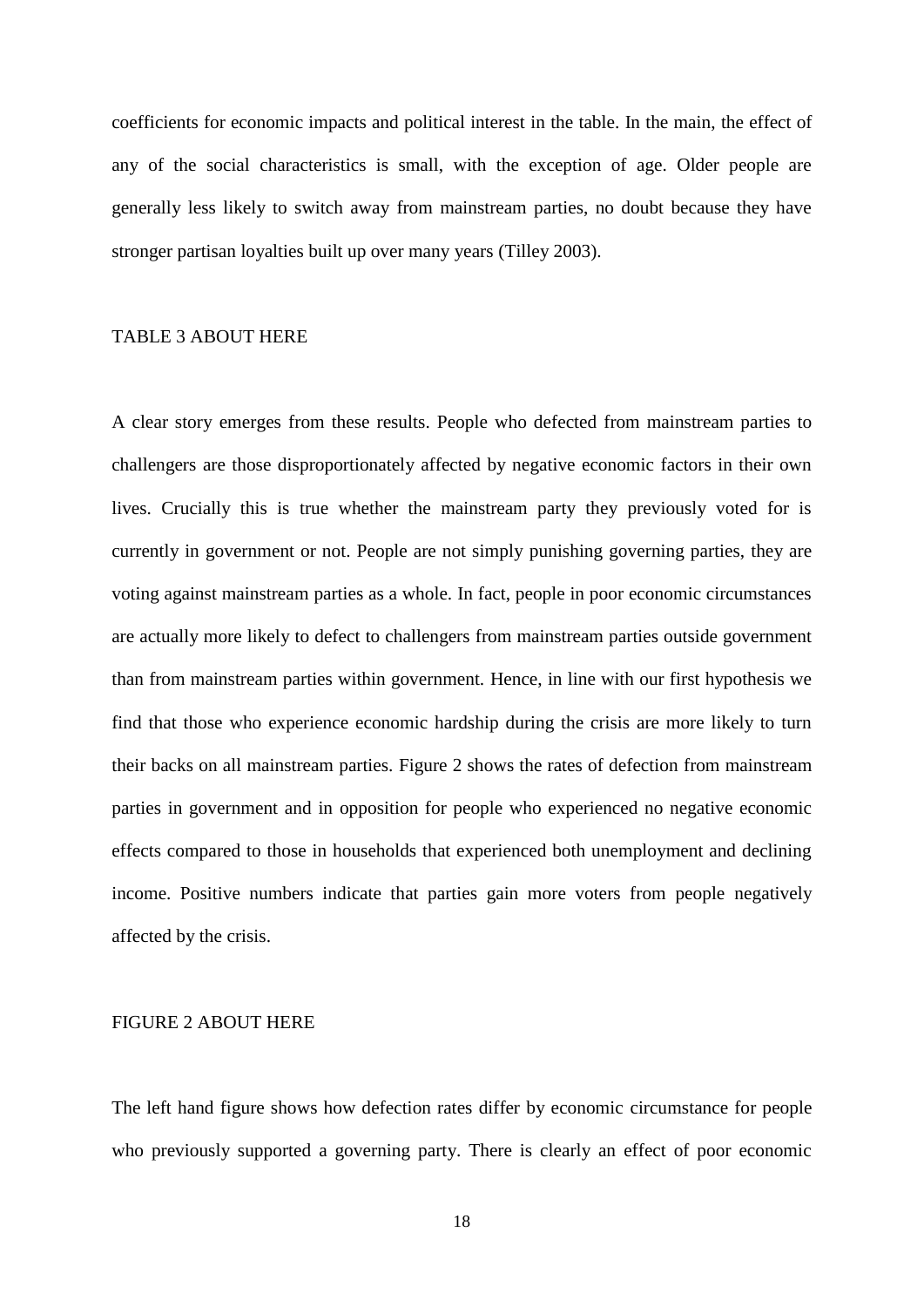circumstances on defection to mainstream opposition parties, they get more defectors from those severely affected by the crisis. But so do challenger parties. In fact the effect on defection to challengers is greater. More importantly though, the right hand figure shows defection from mainstream *opposition* parties given different economic experiences. In contrast to classic economic voting models, we find that adverse experiences generate more defection to challengers from people who previously voted for mainstream opposition parties even though those mainstream parties are not in government. These are fairly sizable effects as well. The average defection rate from both mainstream governing and opposition parties to challengers is about 25 per cent (given the specific type of person described in the figures). Moving from good to poor economic experiences thus makes a substantial difference to the possibility of defection.

Hence, there is evidence of economic sanctioning, but on what basis do voters decide which party to select? Table 4 shows the coefficients from a multinomial logit model that predict defection from mainstream parties (both in government and in opposition) to the three different types of challenger party and also to non-voting. It is first worth noting that all four types of defector are more likely to have directly experienced economic problems. Interestingly, the question of which specific party they defected to is not affected by the impact of the economic crisis; the size of the economic effect is rather similar across all four types of defector. How do we explain which specific party these defectors turn to?

In line with our second set of hypotheses, table 4 shows that there is significant variation in the ideological profile of defectors to different parties. People who left the mainstream to join the challenger right parties are much more anti-immigration and anti-EU than mainstream loyalists, but they differ very little in terms of their views on the environment and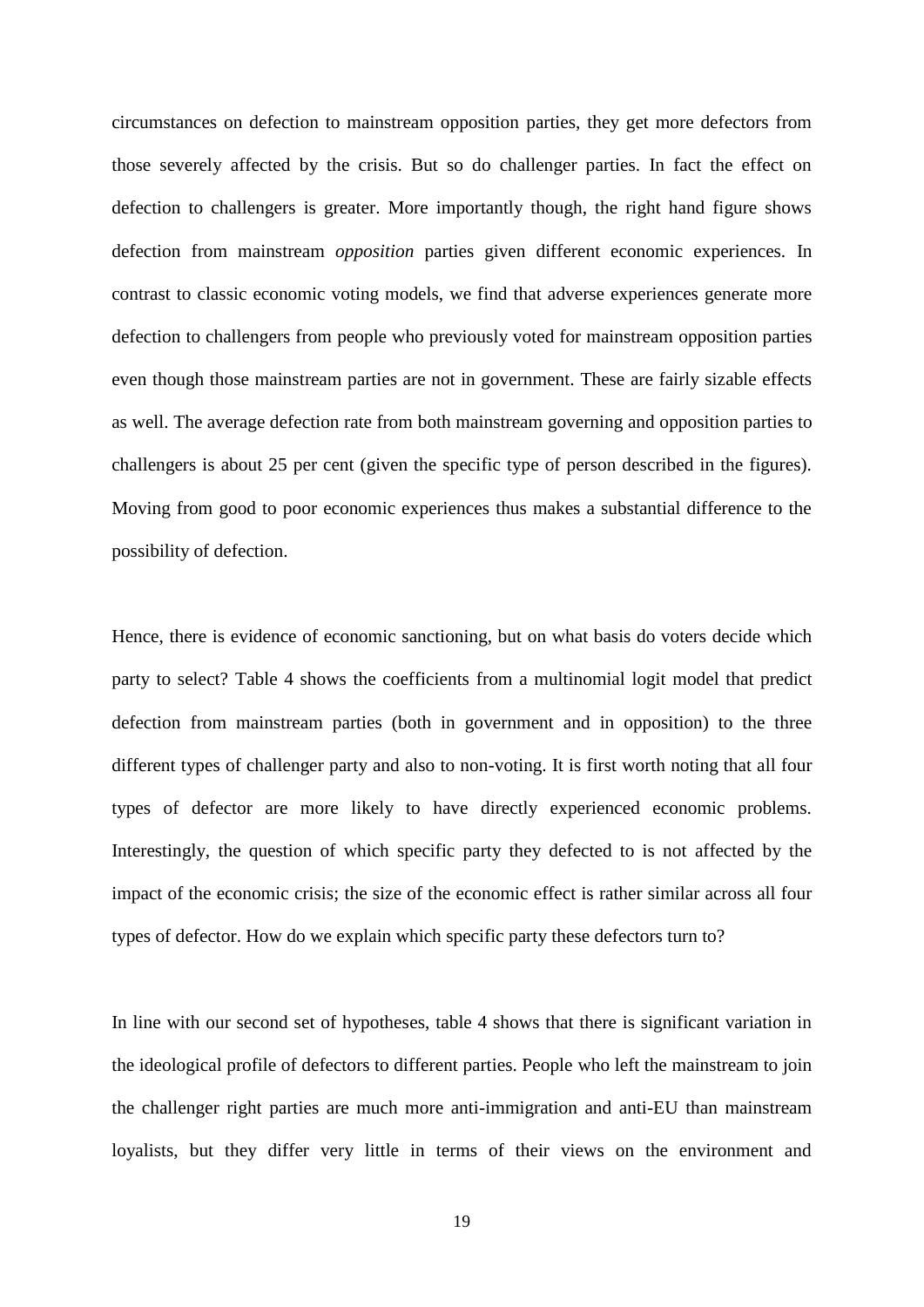redistribution, and are only very slightly more in favour of restricting government spending. Defectors to the challenger left are a little more anti-EU and a little more pro-environment and immigration than mainstream party loyalists, but these are not big differences. The big difference between loyalists and defectors to the challenger left is attitudes towards redistribution. Those in favour of greater redistribution are much more likely to defect to challenger left parties. This is also the case for challenger green parties, but unsurprisingly the best policy predictor is support for environmental protection. Finally the best predictor of people that become non-voters is not ideology, but political interest. While political interest appears to have little effect on defection from mainstream to challenger parties, it is the politically uninterested that leave mainstream parties and exit the system altogether.<sup>13</sup>

### FIGURE 3 ABOUT HERE

**.** 

These effects are not trivial. Figure 3 shows how a two standard deviation move (from a position of one standard deviation below the mean to one standard deviation above the mean) on the three most important policy scales affects rates of defection. These are clearly substantial effects given the relative rarity of defection. Challenger right parties get substantially more defectors from those who are opposed to EU integration and immigration, and challenger left parties get substantially more defectors from those in favour of redistribution. Mainstream parties hang on to supporters who are more in tune with the mainstream party consensus on EU integration, immigration and redistribution. It is rejection

 $13$  Table A1 in the appendix shows similar models that look at mobilisation from non-voting to voting for the different party types. The results here echo, albeit more weakly, the same processes that we see for defection from mainstream parties. Moreover, as we might expect mobilised voters are more politically interested than those that stay non-voters, but there are no real differences in how political interest affects mobilisation to different types of party.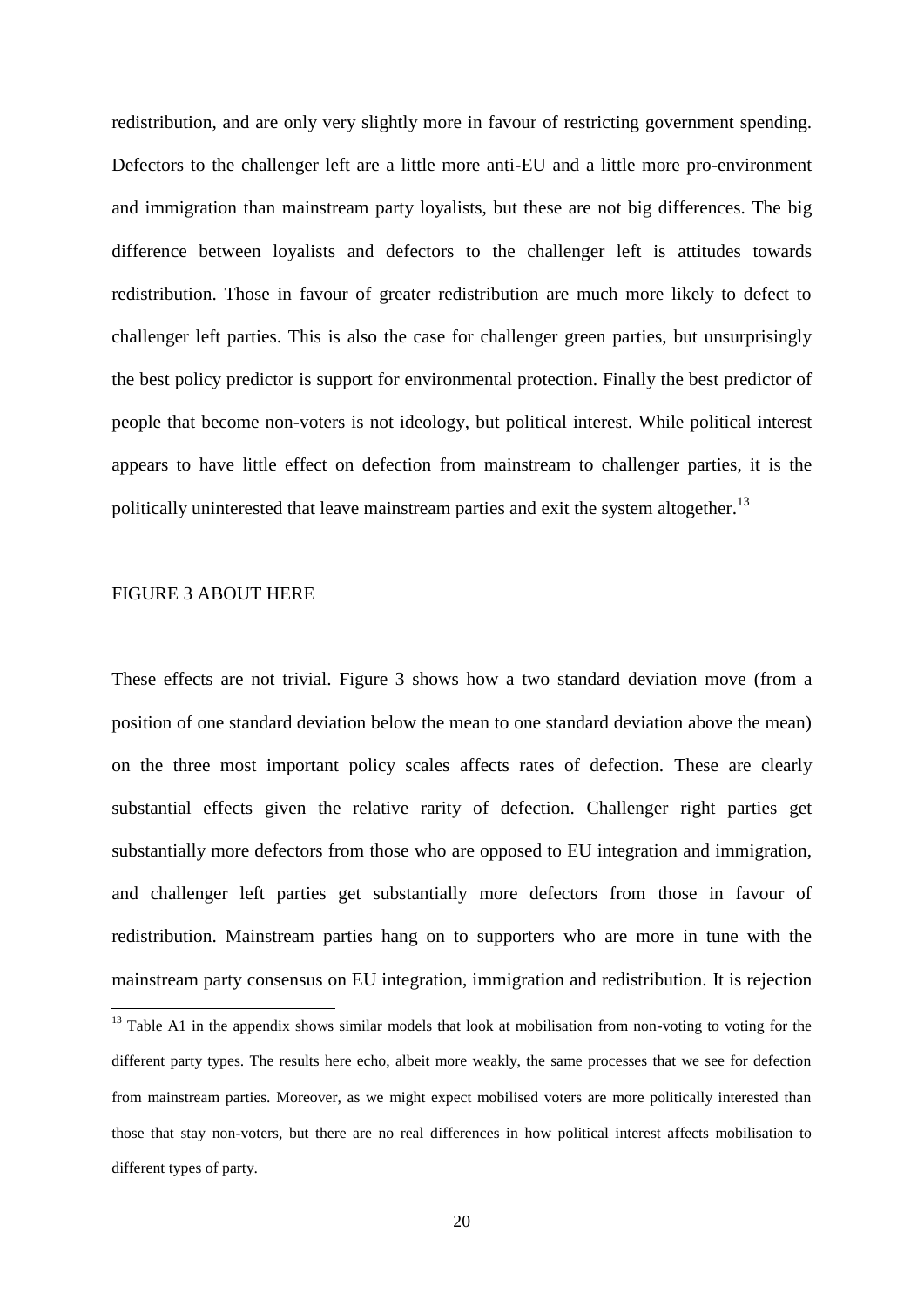of this mainstream consensus, in any of its forms, that motivates people to leave the embrace of mainstream parties, but the policy area that is being rejected is a crucial predictor of which challenger party will benefit from that defection.

### **Conclusion**

Challenger parties are the political success story of the aftermath of the Euro crisis. Both on the left and the right it is parties that have never been in government, and often have very little prospect of being in government, that have benefitted from the exodus of voters from mainstream parties. The decline in the vote shares of mainstream parties since the onset of the financial crisis in 2008 is around 12 percentage points. With the exception of Greece, mainstream parties have remained the dominant actors in government in Western Europe, yet those defections have nonetheless transformed challenger parties from often very marginal political players to repositories of a substantial proportion of people's votes.

Why has this happened? We have argued that the classic model of elections as mechanisms for sanctioning and selection offers a helpful framework to understand defection from mainstream to challenger parties. Starting with sanctioning, defection is clearly linked to the economic crisis. People who were subject to declining economic fortunes due to the economic crisis are more likely to desert mainstream parties, whether in government or opposition. Voters are not simply reacting to the perceived failures of mainstream parties however. They are also choosing challenger parties on the basis of policy. Challengers on the right gain voters from the mainstream who disagree with the mainstream consensus on immigration and EU integration. Challengers on the left gain voters from the mainstream who disagree with the consensus on fiscal policy. Thus, both sanctioning and ideological selection matter in how challenger parties convert mainstream party voters.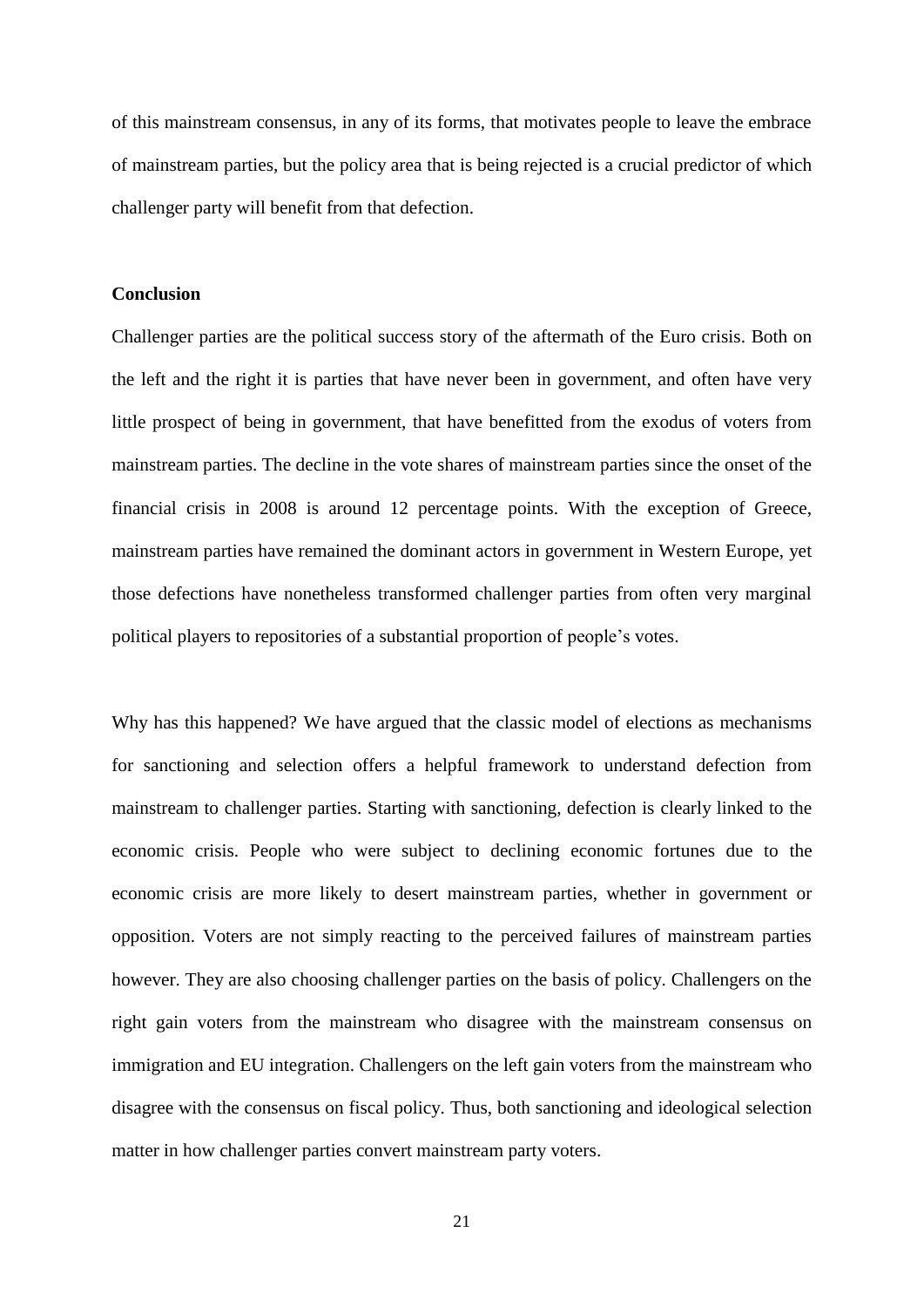While the majority of people remain loyal to the mainstream, the increasing proportion of voters that opt for challenger parties is likely to have a significant impact on party systems and European democracy. First, voters are often attracted to challenger parties because of their stances on issues such as European integration and immigration. The more Eurosceptic position adopted by most challenger parties has put pressure on national governments and made it more difficult to reach agreement on political issues, not least the recent Mediterranean immigration crisis. Second, the success of challenger parties has influenced the stability of governments. Since challenger parties tend to stay in opposition, the formation, and maintenance, of stable coalitions has become more and more difficult. It has also meant the rise of 'grand coalition' governments spanning left and right mainstream parties, which have, ironically, strengthened the claims of challenger parties that all mainstream parties offer the same policies.

This raises the question of whether the success of challenger parties is a fleeting phenomenon that will dissipate as the economy improves, or whether it is the beginning of a new type of party politics in Western Europe. The crisis, and the mainstream party response to it, has facilitated the success of challenger parties, but it is not clear that the demand for such parties will simply disappear as economic conditions improve. Voters are less partisan than they were and more disillusioned with the established political class and this will continue to add to the appeal of challenger parties. Nonetheless, much will depend on how parties, both mainstream and challenger, respond to the changing political landscape. Some successful challenger parties choose to eventually enter government. If such stints in office are more than passing, these parties are likely to be held to account for the decisions and compromises taken in office, and this is likely to diminish their appeal to many of their current supporters.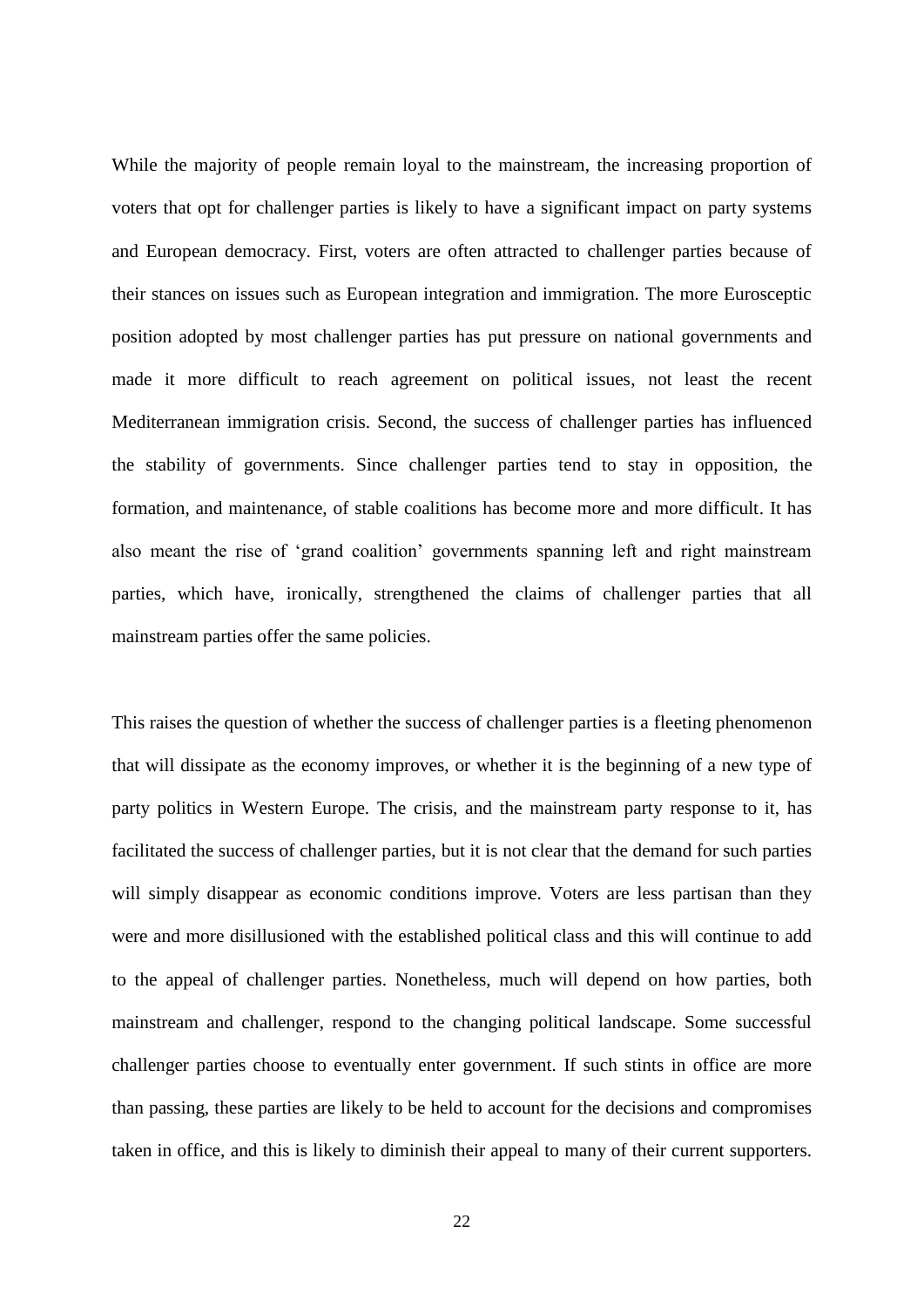Such challenger parties may cease to be "challengers" and become part of the mainstream. The example of the Tsipras-led government in Greece shows how government responsibility can force challenger parties closer to the mainstream consensus. Equally, much of the appeal of challenger parties during the crisis was that mainstream parties were perceived to offer very similar positions on important issues relating to the economy, Europe and immigration. Hence, the continued success of challenger parties will also depend on the policy choices offered by the mainstream.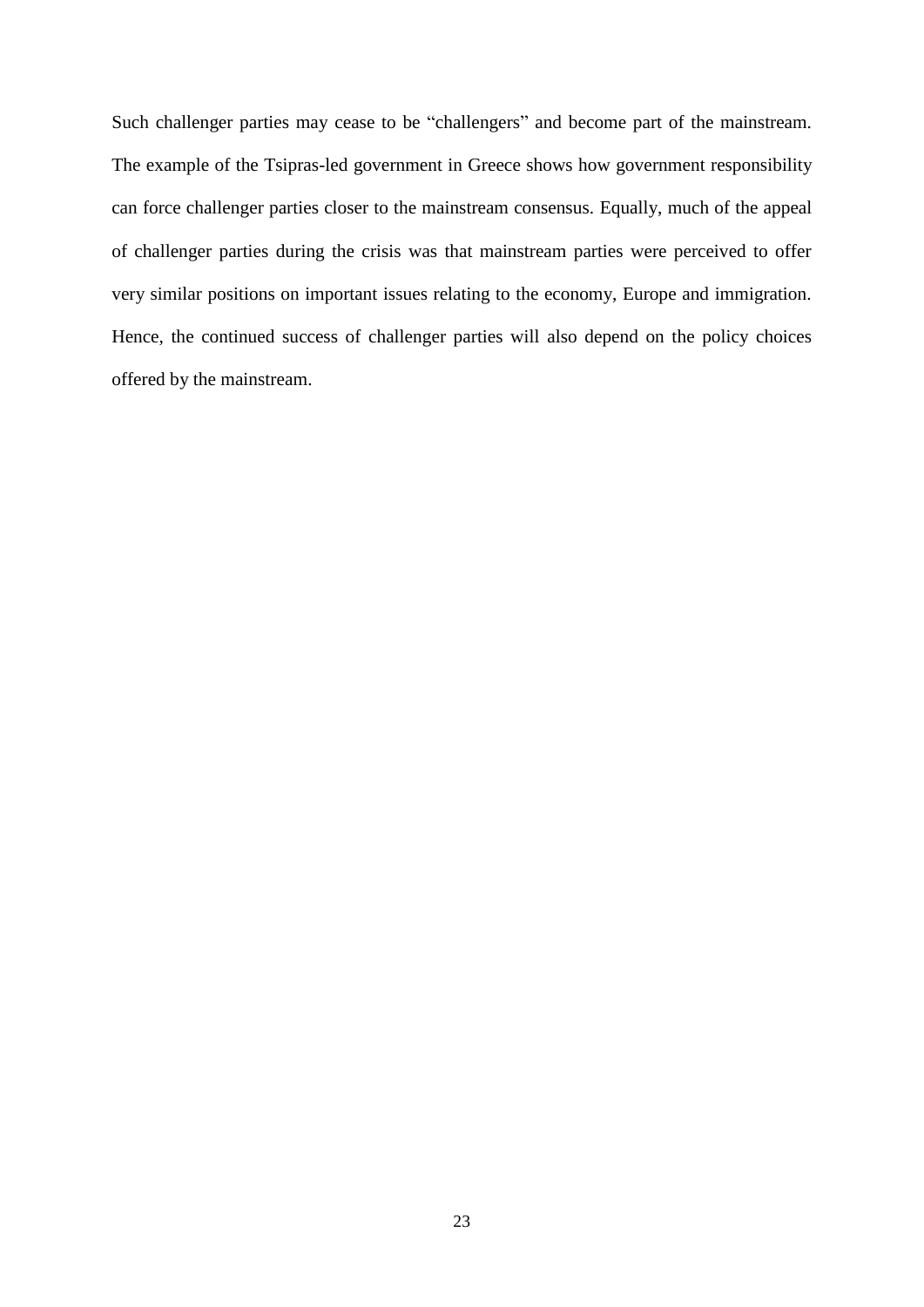### **References**

- Banks, Jeffrey S. and Rangarajan K. Sundaram (1993). 'Adverse Selectionand Moral Hazard in a Repeated Elections Model.' In William A Barnett, Melvin J. Hinich, and Norman J. Schofield, eds., *Political Economy: Institutions, Competition, and Representation*, pp. 295–311. Cambridge: Cambridge Univ. Press.
- Bakke, Elisabeth and Nick Sitter. (2005). 'Patterns of Stability: Party Competition and Strategy in Central Europe Since 1989.' *Party Politics* 11:243–263.
- Bakker, Ryan, Erica Edwards, Liesbet Hooghe, Seth Jolly, Gary Marks, Jonathan Polk, Jan Rovny, Marco Steenbergen, and Milada Vachudova. (2015). '2014 Chapel Hill Expert Survey.' Version 2015.1. Available on chesdata.eu. Chapel Hill, NC: University of North Carolina, Chapel Hill.
- Bartels, Larry (2013). 'Ideology and Retrospection in Electoral Responses to the Great Recession.' In *Mass Politics in Tough Times Opinions, Votes and Protest in the Great Recession,* eds. Larry Bartels and Nancy Bermeo. New York: Oxford University Press.
- Bechtel, Michael and Jens Hainmueller (2011). 'How Lasting Is Voter Gratitude? An Analysis of the Short- and Long-Term Electoral Returns to Beneficial Policy.' *American Journal of Political Science* 55(4): 851-867.
- Besley, Timothy (2005) 'Political Selection'. *Journal of Economic Perspectives* 19(3):43-60.
- Cramme, Olaf and Sara B. Hobolt (eds) (2014). *Democratic Politics in a European Union under Stress.* Oxford: Oxford University Press
- Dalton, Russell J. and Martin P. Wattenberg (eds.) (2002) *Parties without Partisans.* Oxford: Oxford University Press.
- Hobolt, Sara and de Vries, Catherine E. (2012) 'When dimensions collide: the electoral success of issue entrepreneurs.' *European Union Politics*, 13 (2). 246-26
- Evans, Geoffrey and Mark Pickup. (2010). 'Reversing the Causal Arrow: The Political Conditioning of Economic Perceptions in the 2000-2004 U.S. Presidential Election Cycle' *Journal of Politics* 72:1236–1251.
- Evans, Geoffrey, and Robert Andersen. (2006). 'The Political Conditioning of Economic Perceptions: Evidence from the 1992–97 British Electoral Cycle.' *Journal of Politics* 68:1 194–207.
- Fearon, James D. (1999). 'Electoral Accountability and the Control of Politicians: Selecting Good Types versus Sanctioning Poor Performance' in Adam Przeworski, Susan C.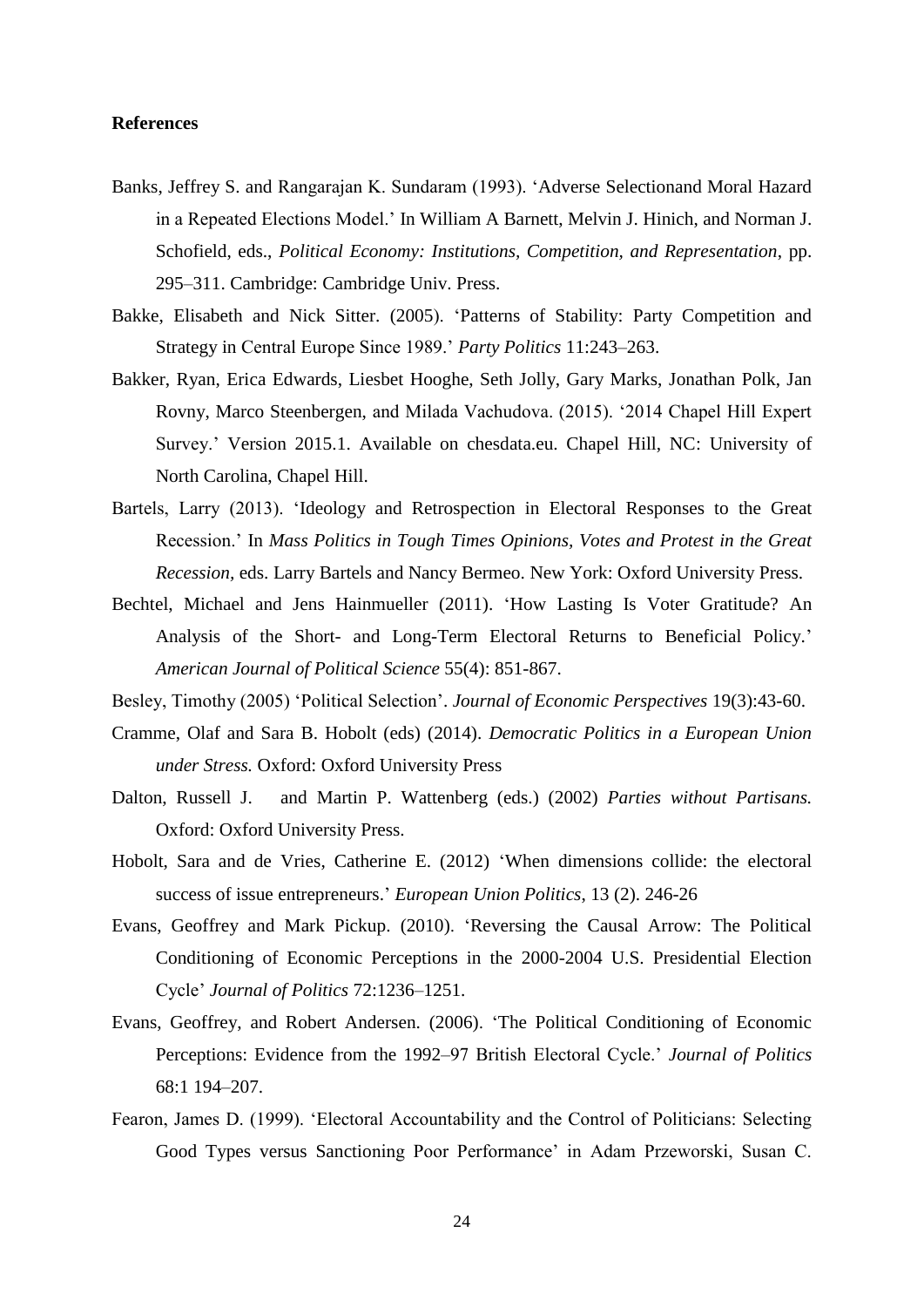Stokes and Bernard Manin (eds.) *Democracy, Accountability, and Representation*. Cambridge: Cambridge University Press.

Financial Times (2015). Merkel tells Tsipras no alternative to creditors' offer, June 26, 2015.

- Fiorina, Morris P. (1981). *Retrospective Voting in American National Elections*. New Haven: Yale University Press.
- Herreros, Francisco (2006). 'Screening before Sanctioning: Elections and the Republican Tradition.' *European Journal of Political Theory* 5:415–435.
- Hobolt, Sara B. and James Tilley (2014). *Blaming Europe: Attribution of Responsibility in the European Union.* Oxford: Oxford University Press.
- Hobolt, Sara B. and Catherine de Vries (2015) 'Issue Entrepreneurship and Multiparty Competition' *Comparative Political Studies*, 48(8): 1159-1185.
- Key, V.O. (1966). *The Responsible Electorate*. New York: Vintage.
- Laffan, B. (2014). 'Testing Times: The Growing Primacy of Responsibility in the Euro Area.' *West European Politics* 37(2) 270-287.
- Lewis-Beck, Michael S. and Mary Stegmaier. (2007). Economic Models of Voting. In *The Oxford Handbook of Political Behavior* (eds) Russell J. Dalton and Hans-Dieter Klingemann. Oxford: Oxford University Press.
- Lewis-Beck, Michael S., and Mary Stegmaier (2000). 'Economic Determinants of Electoral Outcomes.' *Annual Review of Political Science* 3: 183–219
- Lobo, Marina Costa, and Michael S. Lewis-Beck (2012). 'The integration hypothesis: How the European Union shapes economic voting.' *Electoral Studies* 31, 3, 522–528.
- Mair, Peter (2013) *Ruling the void. The hollowing out of Western democracies.* London: Verso.
- Manin, Bernard. (1997). *The Principles of Representative Government*. Cambridge: Cambridge University Press.
- Margalit, Yotam (2012). 'Costly Jobs: Trade-Related Layoffs, Government Compensation, and Voting in U.S. Elections.' *American Political Science Review* 106(1): 166-188.
- Meguid, Bonnie. (2008). *Party Competition between Unequals: Strategies and Electoral Fortunes in Western Europe.* Cambridge: Cambridge University Press.
- Mudde, Cas. (2007). *Populist Radical Right Parties in Europe.* Cambridge: Cambridge University Press.
- Nannestad, Peter, and Martin Paldam. (1994). 'The VP function: A survey of the literature on vote and popularity functions after 25 years'. *Public Choice* 79(3): 213–45.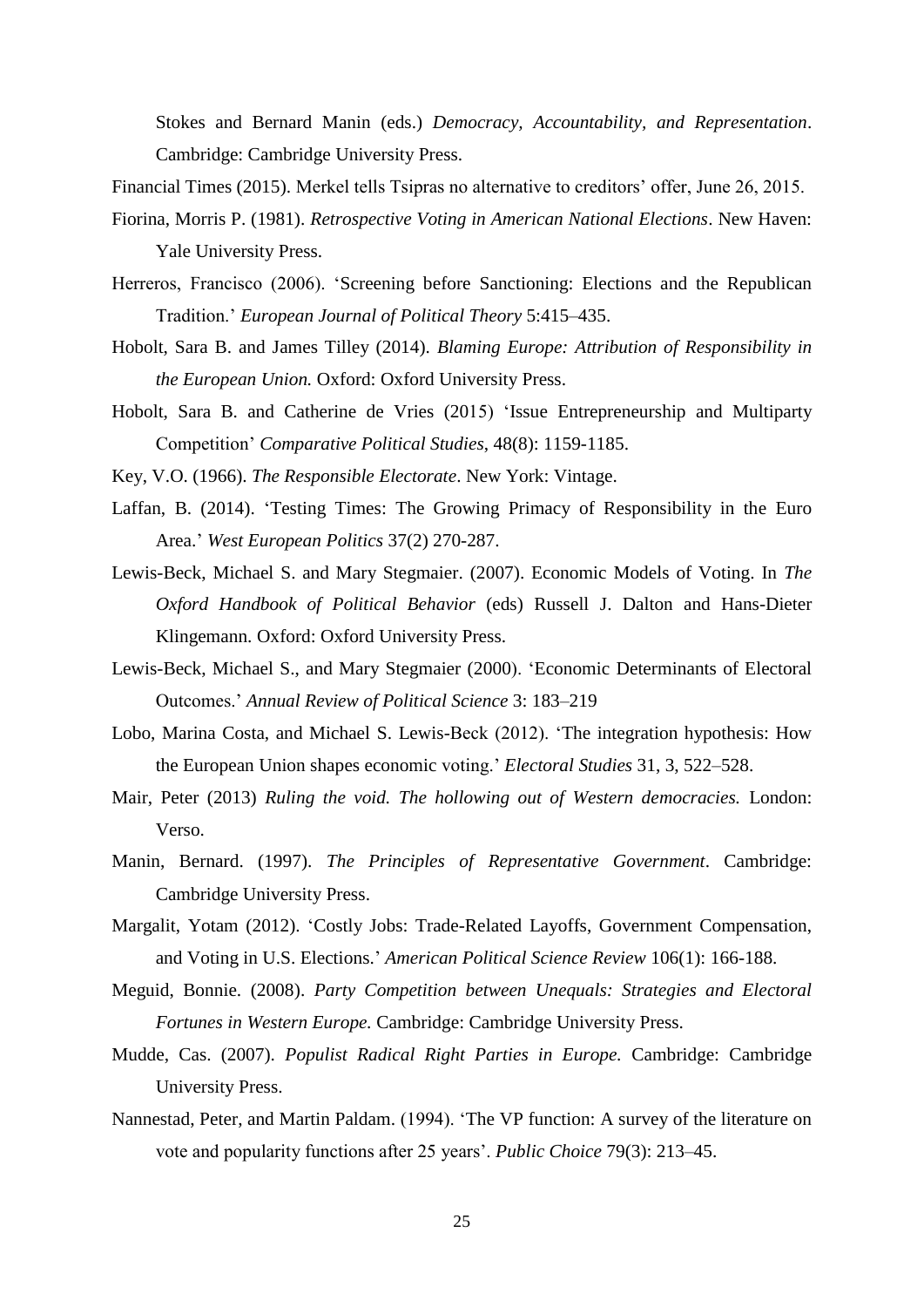- Powell, G. Bingham. (2000). *Elections as Instruments of Democracy: Majoritarian and Proportional Visions*. New Haven, Conn.: Yale University Press.
- Richter, Kaspar. (2006). 'Wage Arrears and Economic Voting in Russia.' *American Political Science Review* 100(1):133–145.
- Scharpf, Fritz (2011). Monetary Union, Fiscal Crisis and the Preemption of Democracy, MPIfG Discussion papers, 11/11.
- Scharpf, Fritz (2014) 'Political Legitimaxy and in a Non-Optimal Currency Area'. In Sara Hobolt and Olaf Cramme (eds.), *Democratic Politics in a European Union under Stress*. Oxford: Oxford University Press.
- Schmitt, Hermann, Sara B Hobolt, and Sebastian Popa (2015) European Parliament Election Study 2014, Voter Study. GESIS Data Archive, Cologne. ZA5160 Data file Version 1.0.0, doi:10.4232/1.5160
- Tavits, Margit (2008). 'The Role of Parties' Past Behavior in Coalition Formation.' *American Political Science Review* 102(4): 495-507.
- The Guardian (2012). The eurocrisis live: Greece faces further delays as euro package reaches parliament. November 5, 2012.
- Tilley, James (2003). 'Party identification in Britain: Does length of time in the electorate affect strength of partisanship?' *British Journal of Political Science* 33(2): 332-344.
- van de Wardt, Marc, Catherine E. de Vries and Sara B. Hobolt (2014). 'Exploiting the cracks: wedge issues in multiparty competition.' *The Journal of Politics* 76 (4), 986-999.
- White, Jonathan (2014). 'Politicising Europe: The Challenge of Executive Discretion'. In Sara Hobolt and Olaf Cramme (eds.), *Democratic Politics in a European Union under Stress*. Oxford: Oxford University Press.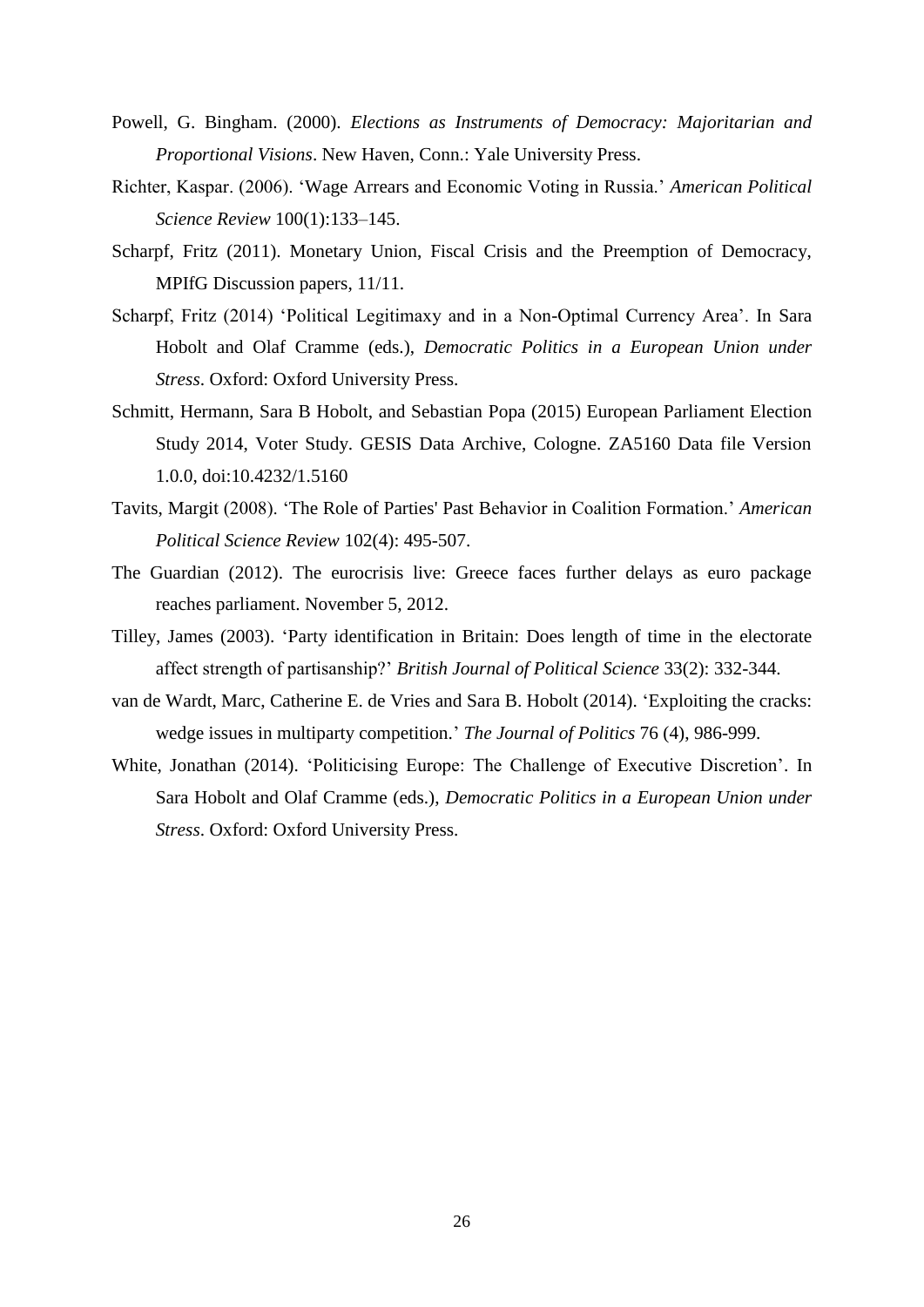

Figure 1: Vote shares of different types of parties in Western Europe, 2004-2015

*Note:* These graphs show the mean vote share in national general elections holding vote share constant between elections.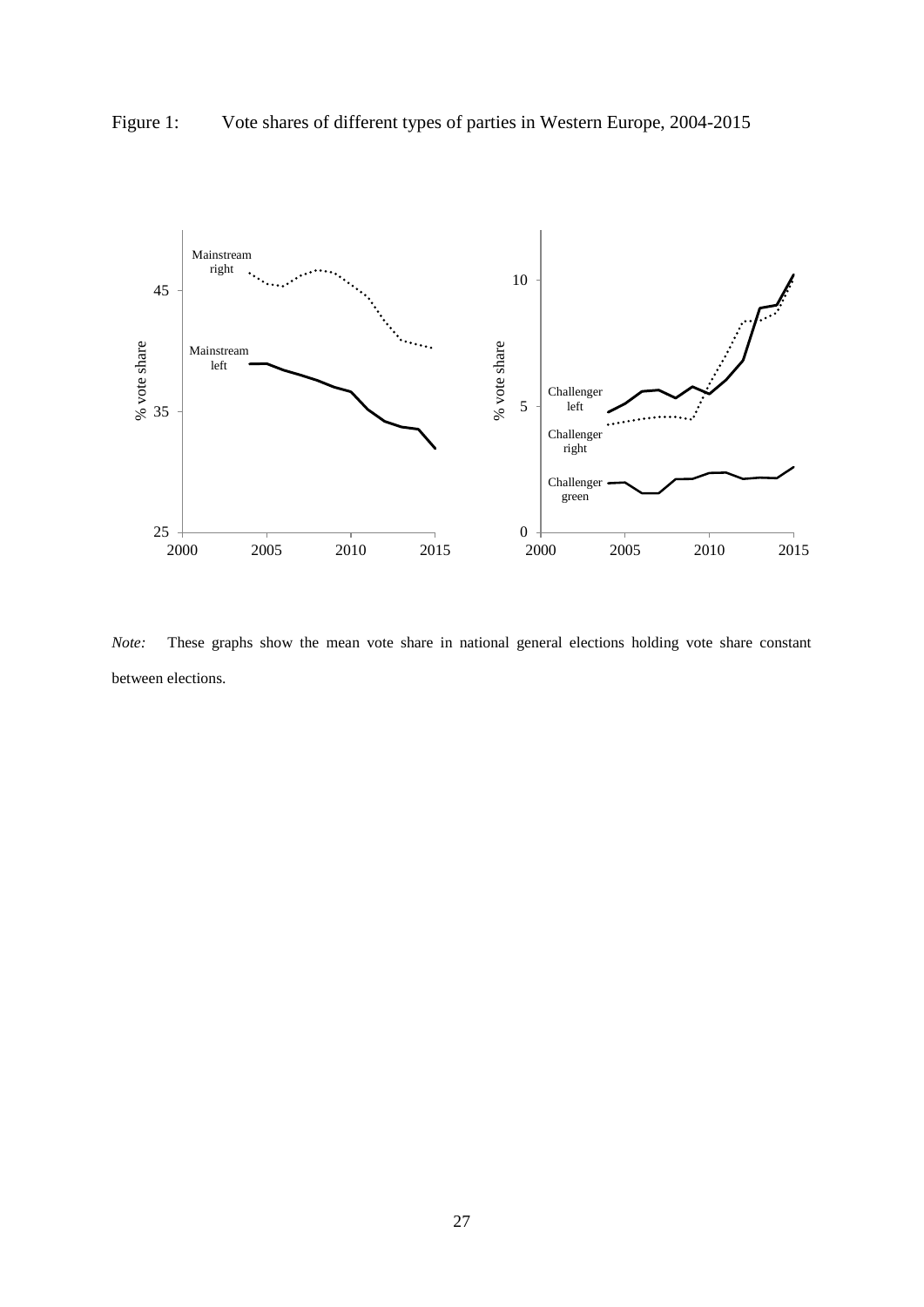# Table 1: Percentage vote for different types of parties (2014)

| Party type       | Previous vote | <i>Vote intention</i> | Change |  |
|------------------|---------------|-----------------------|--------|--|
| Mainstream right | 42%           | 36%                   | $-6\%$ |  |
| Mainstream left  | 37%           | 33%                   | $-3\%$ |  |
| Challenger right | 8%            | 12%                   | $+4%$  |  |
| Challenger left  | 10%           | 14%                   | $+3\%$ |  |
| Challenger green | 4%            | 5%                    | $+1\%$ |  |
| All              | 100%          | 100%                  |        |  |
| (N)              | 11,424        | 11,614                |        |  |

*Note:* Non-voters and people that said don't know or refused to give their vote choice are not shown here.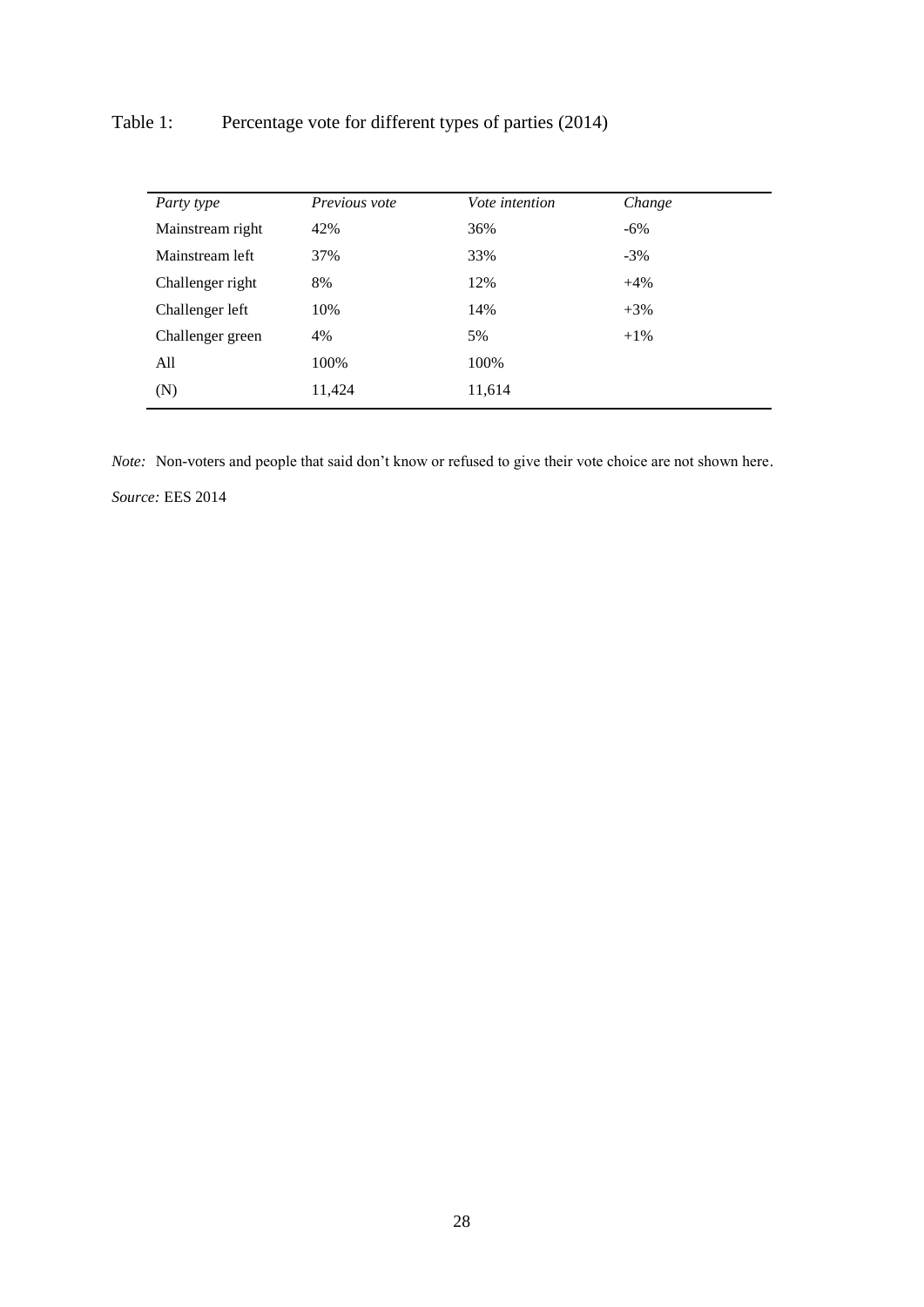Table 2: Percentage vote for different types of parties as a percentage of previous party type vote share (2014)

|       |                  |            | Party type intending to vote for |            |            |            |       |
|-------|------------------|------------|----------------------------------|------------|------------|------------|-------|
|       |                  | Mainstream | Mainstream                       | Challenger | Challenger | Challenger | None  |
|       |                  | right      | left                             | right      | left       | green      |       |
|       | Mainstream right | 83%        | 6%                               | 18%        | 8%         | 9%         | 12%   |
|       | Mainstream left  | 3%         | 78%                              | 9%         | 14%        | 17%        | 9%    |
|       | Challenger right | 1%         |                                  | 50%        | 2%         | 2%         | 2%    |
| share | Challenger left  | ٠          | 1%                               | 3%         | 56%        | 2%         | 2%    |
| vote  | Challenger green | ۰          | -                                | 1%         | 3%         | 54%        | ۰     |
| ℅     | None             | 12%        | 13%                              | 20%        | 18%        | 17%        | 74%   |
|       | All              | 100%       | 100%                             | 100%       | 100%       | 100%       | 100%  |
|       | (N)              | 4,110      | 3,858                            | 1,385      | 1,566      | 569        | 5,515 |

*Note:* Percentages less than 1% are not shown here. The 'None' category includes people who said they did not vote, or were not intending to vote, people that didn't know how they voted, or how they were intending to vote, and people who refused to give a response to the question.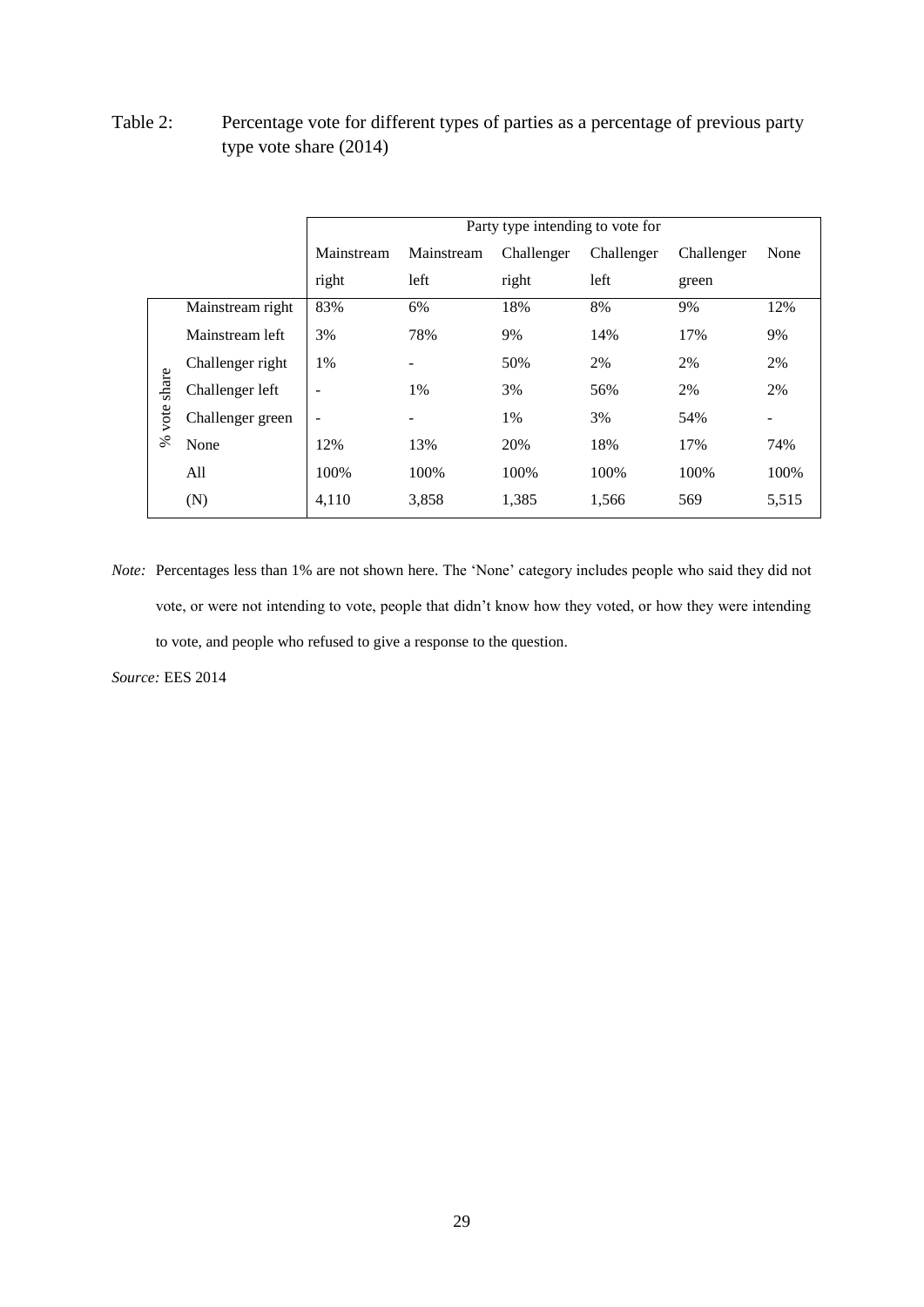|                    | Model 1          |                                      |           | Model 2    |                                      |           |  |
|--------------------|------------------|--------------------------------------|-----------|------------|--------------------------------------|-----------|--|
|                    |                  | Defection from government mainstream |           |            | Defection from opposition mainstream |           |  |
|                    | Opposition       | Challenger                           | Non-voter | Government | Challenger                           | Non-voter |  |
|                    | $\boldsymbol{B}$ | B                                    | B         | B          | B                                    | B         |  |
| Affected by crisis | $0.30**$         | $0.24**$                             | $0.15*$   | $-0.19$    | $0.30**$                             | 0.10      |  |
| Political interest | $-0.08$          | $-0.07$                              | $-0.40**$ | 0.13       | 0.00                                 | $-0.34**$ |  |
| Constant           | $-2.62**$        | $-0.93*$                             | $-0.60$   | $-18.4$    | $-2.59**$                            | $-2.03**$ |  |
| Pseudo R-square    | 0.13             |                                      |           |            | 0.15                                 |           |  |
| N                  | 5,814            |                                      |           |            | 2,989                                |           |  |

### Table 3: Multinomial logit model predicting defection from mainstream parties

*Note:* \*p<0.05 \*\*p<0.01. Reference category for model 1 is vote intention for mainstream governing party, reference category for model 2 is vote intention for mainstream opposition party. Only people who previously voted for a mainstream government party are included in model 1, and only people who voted for a mainstream opposition party are included in model 2. Other control variables are included in both models, but not shown above. These are fixed effects for country, and individual level control variables of age, occupational social class, religiosity, sex, education, citizenship and trade union membership.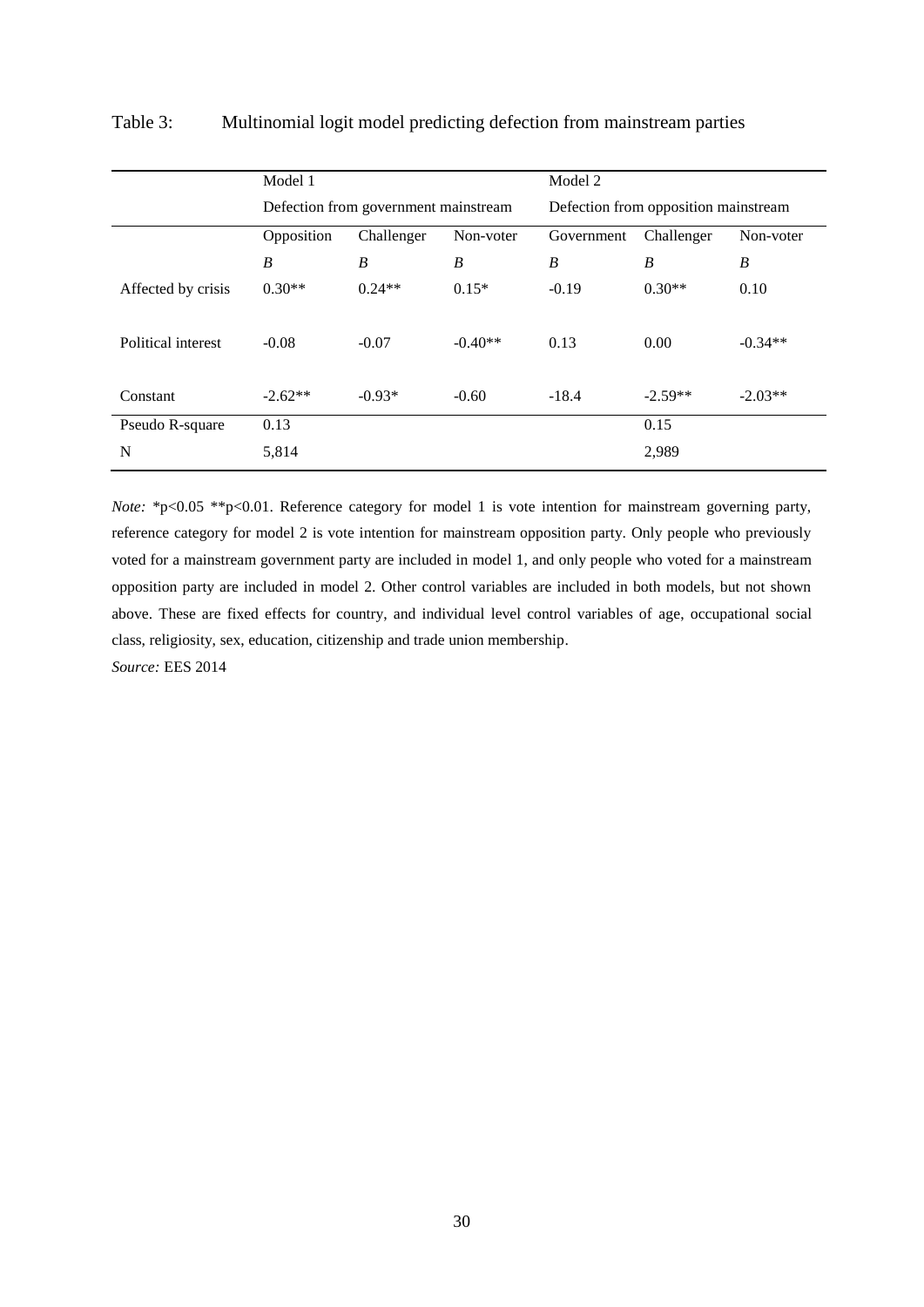

Figure 2: Changes in the predicted probability of defection/ loyalty for those who experience two economic impacts compared to those who experience none

*Note:* These probabilities come from models 1 and 2 in table 3. They represent the difference between people who score 2 on the economic impact scale and those who score 0 on the scale in the probability of defection/ loyalty. The predicted probabilities are for a Dutch man with a white collar job, low education, not in a trade union with the mean age and mean political interest of someone who voted for a mainstream party in the last national election.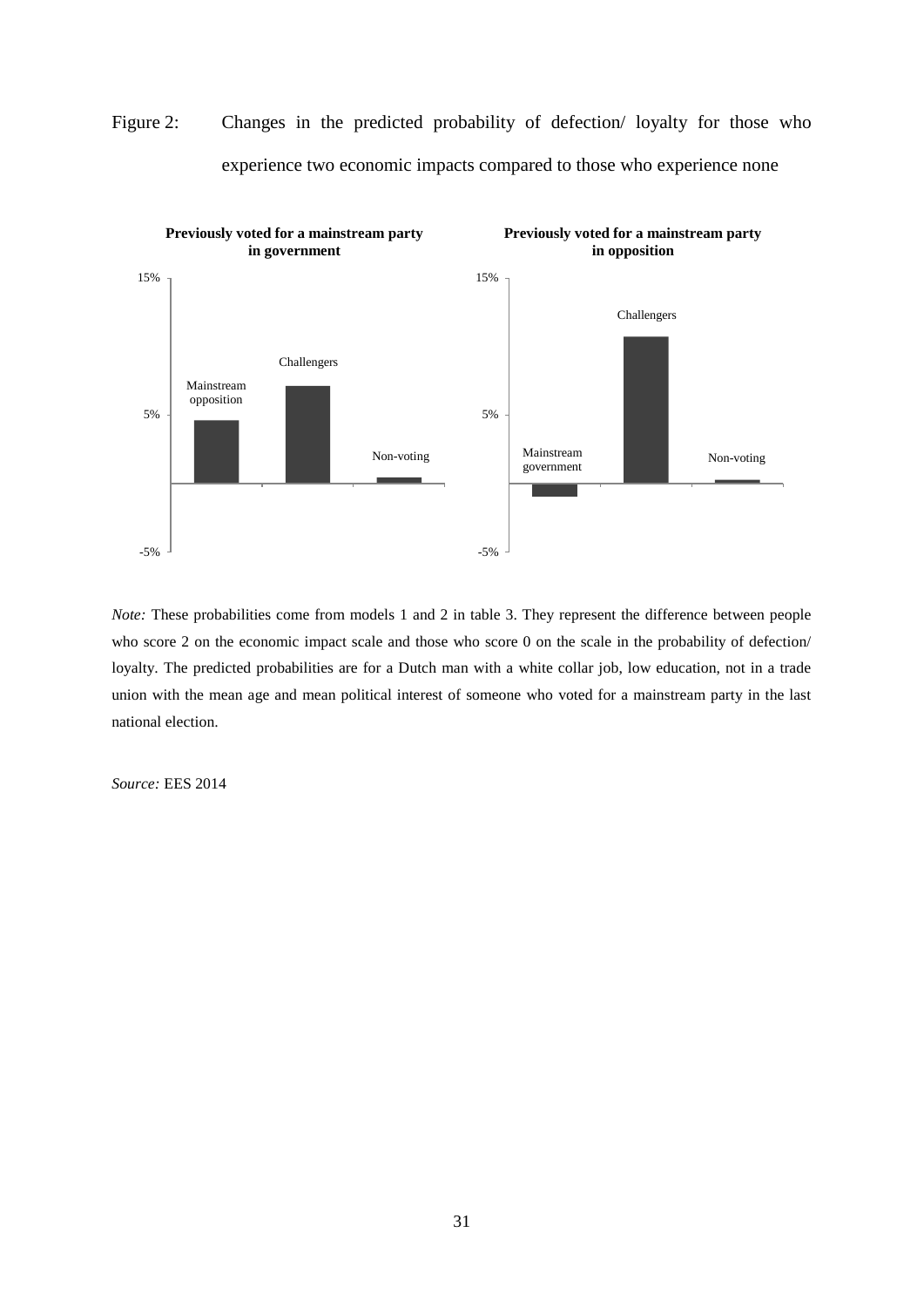|                    |                | Challenger right | Challenger left  | Challenger green | Non-voter |
|--------------------|----------------|------------------|------------------|------------------|-----------|
|                    |                | $\boldsymbol{B}$ | $\boldsymbol{B}$ | $\boldsymbol{B}$ | B         |
| Policy             | Immigration    | $0.16**$         | $-0.02$          | $-0.08*$         | 0.00      |
| position           | EU             | $0.14**$         | 0.04             | $-0.07*$         | $0.03*$   |
| (high scores)      | Environment    | 0.01             | $-0.03$          | $-0.24**$        | $-0.02$   |
| $=$ against)       | Redistribution | 0.02             | $-0.18**$        | $-0.09*$         | $-0.01$   |
|                    | Govt spending  | $0.07**$         | $-0.00$          | $-0.06$          | 0.02      |
|                    |                |                  |                  |                  |           |
| Affected by crisis |                | $0.18*$          | $0.19*$          | 0.21             | $0.11*$   |
|                    |                |                  |                  |                  |           |
| Political interest |                | $-0.11$          | 0.04             | $-0.13$          | $-0.36**$ |
|                    |                |                  |                  |                  |           |
| Constant           |                | $-5.02**$        | $-2.74*$         | $-0.53$          | $-1.47**$ |

# Table 4: Multinomial logit model predicting defection from mainstream parties to challenger parties and non-voting

 $N=8,680$ . Pseudo R-square = 0.15

*Note:* \*p<0.05 \*\*p<0.01. Reference category is vote intention for mainstream party. Only people who previously voted for a mainstream party are included in the model. Policy position is measured on a 0-10 scale for each of the five policy areas. Other control variables are included in the model, but not shown above. These are fixed effects for country, and individual level control variables of age, occupational social class, religiosity, sex, education, citizenship and trade union membership.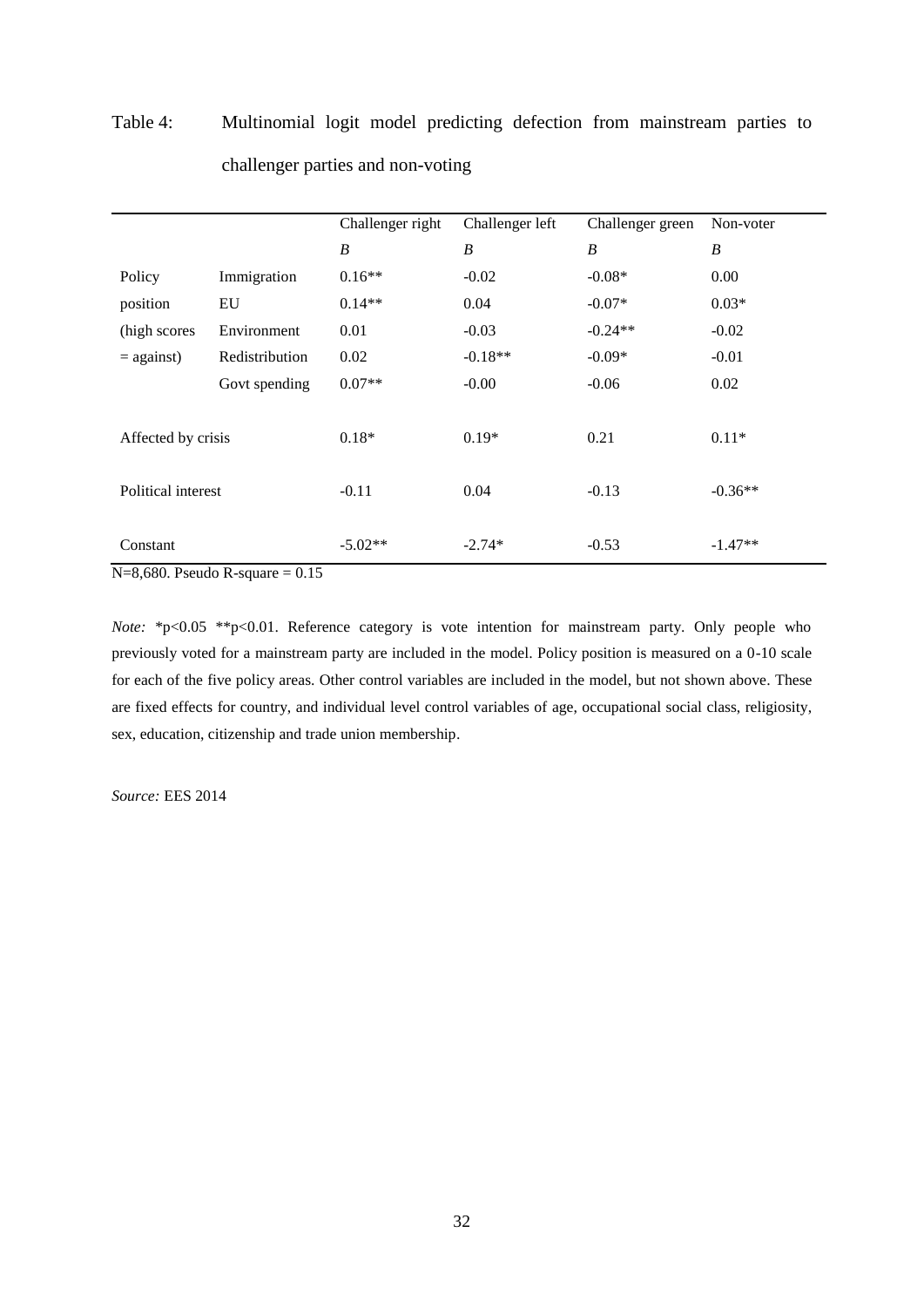Figure 3: Changes in the predicted probability of defection/ loyalty when changing policy position on the three policy scales



**In favour of less EU integration compared to more integration**



*Note:* These probabilities come from the model in table 4. They represent the difference between people who score one standard deviation below the mean on the policy scale compared to those who score one standard deviation above the mean on the policy scale. The predicted probabilities are for a Dutch man with a skilled manual job, low education, not in a trade union with the mean age, mean political interest and mean policy positions on the other four scales of someone who voted for a mainstream party in the last national election. *Source:* EES 2014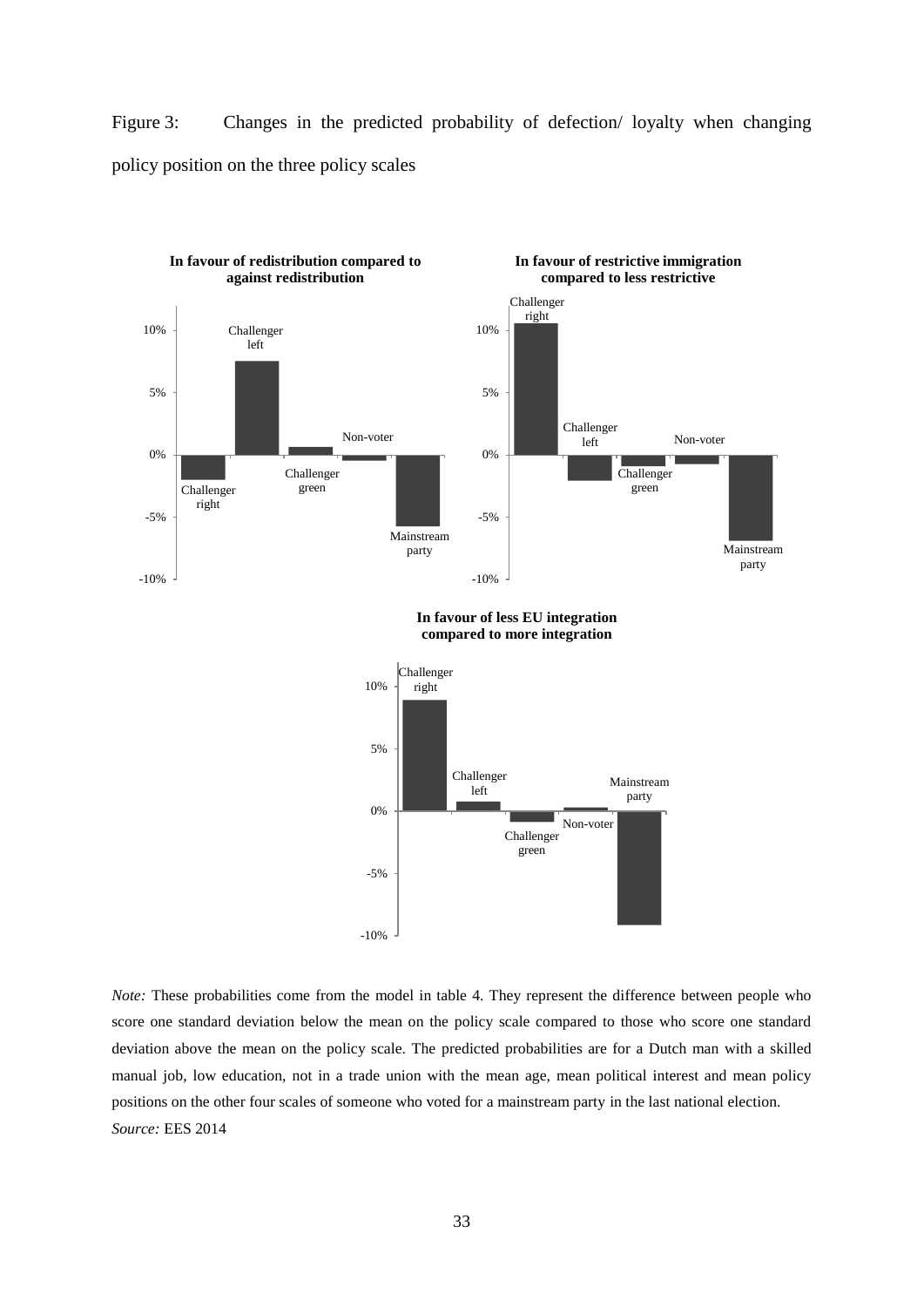# **Appendix**

# *Table A1*: Multinomial logit model predicting mobilisation from non-voting to mainstream party and challenger party voting

|                    |                | Challenger right | Challenger left  | Challenger green | Mainstream       |
|--------------------|----------------|------------------|------------------|------------------|------------------|
|                    |                | $\boldsymbol{B}$ | $\boldsymbol{B}$ | $\boldsymbol{B}$ | $\boldsymbol{B}$ |
| Policy             | Immigration    | $0.14**$         | $-0.03$          | $-0.07*$         | $-0.03$          |
| position           | EU             | $0.07*$          | 0.03             | $-0.08$          | $-0.02$          |
| (high scores)      | Environment    | 0.00             | $-0.03$          | $-0.14**$        | 0.01             |
| $=$ against)       | Redistribution | 0.04             | $-0.12**$        | $-0.11*$         | 0.01             |
|                    | Govt spending  | 0.05             | $-0.05$          | $-0.04$          | 0.00             |
|                    |                |                  |                  |                  |                  |
| Affected by crisis |                | $0.25**$         | 0.11             | $-0.09$          | $-0.05$          |
|                    |                |                  |                  |                  |                  |
| Political interest |                | $0.42**$         | $0.59**$         | $0.67**$         | $0.52**$         |
|                    |                |                  |                  |                  |                  |
| Constant           |                | $-5.29**$        | $-2.18**$        | $-1.03$          | $-2.45**$        |

 $N=4,054$ . Pseudo R-square = 0.15

*Note:* \* p<0.1 \*\* p<0.05. Reference category is vote intention for no party. Only people who previously did not vote are included in the model. Other control variables are included in the model, but not shown above. These are fixed effects for country, and individual level control variables of age, occupational social class, religiosity, sex, education, citizenship and trade union membership.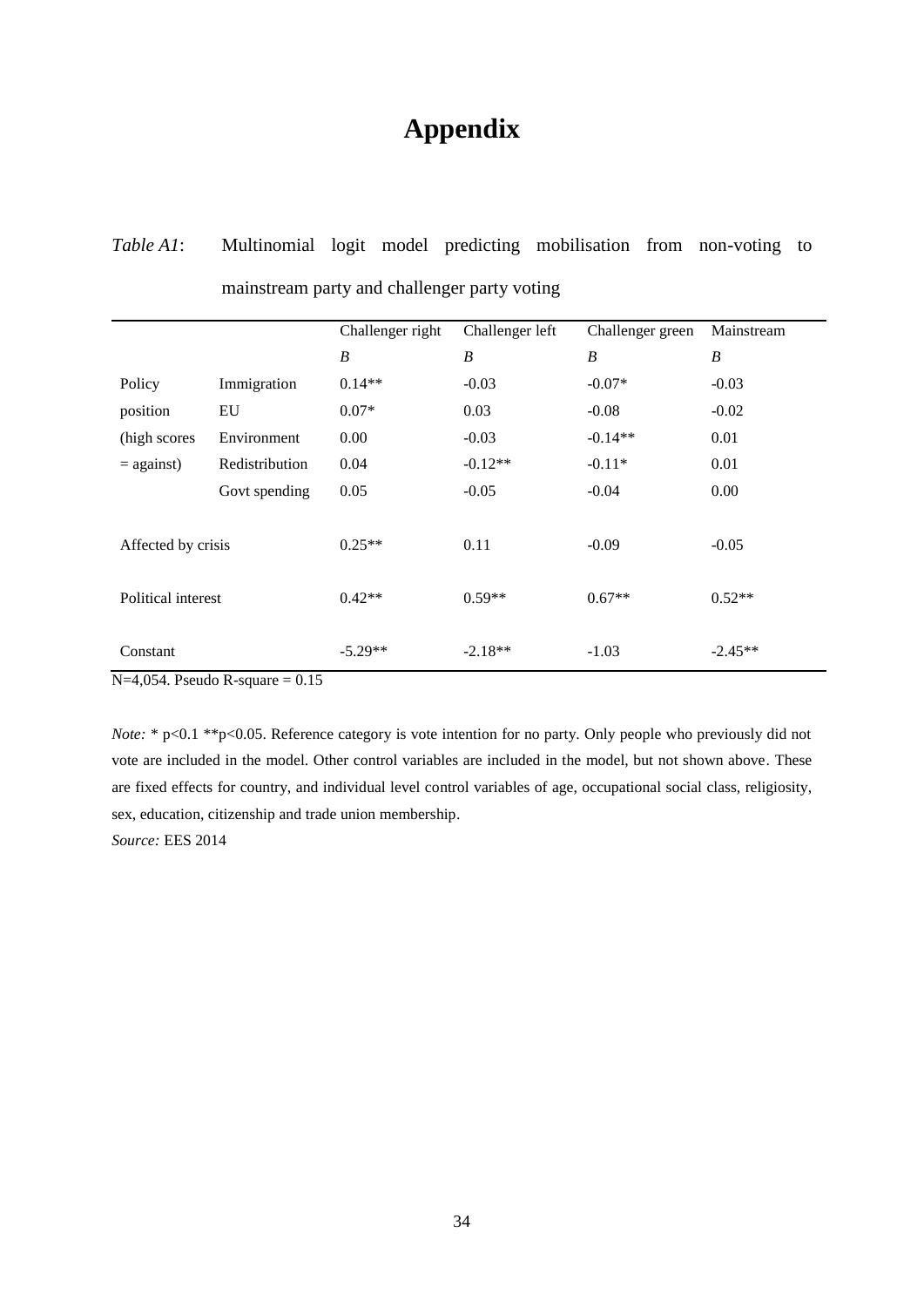# *Table A2:* Categorization of Parties

*Austria* 

| <b>Mainstream</b><br><b>Right</b>     | <b>Mainstream Left</b>              | <b>Challenger Party</b><br>Right               | <b>Challenger Party</b><br>Left | <b>Challenger Party</b><br>Green |
|---------------------------------------|-------------------------------------|------------------------------------------------|---------------------------------|----------------------------------|
| <b>Austrian People's</b><br>Party     | Austrian Social<br>Democratic Party | Citizens' Forum<br>Austria                     | Pirate Party of<br>Austria      | The Greens                       |
| Austrian Freedom<br>Party             |                                     | NEOS - The New<br>Austria and Liberal<br>Forum |                                 |                                  |
| Alliance for the<br>Future of Austria |                                     | Liberal Forum                                  |                                 |                                  |
|                                       |                                     | The Change                                     |                                 |                                  |

# *Belgium*

| <b>Mainstream</b><br><b>Right</b> | <b>Mainstream Left</b> | <b>Challenger Party</b><br><b>Right</b> | <b>Challenger Party</b><br>Left | <b>Challenger Party</b><br>Green |
|-----------------------------------|------------------------|-----------------------------------------|---------------------------------|----------------------------------|
| Christian                         | Workers Party of       | New Flemish                             |                                 | Green!                           |
| Democratic and                    | Belgium                | Alliance                                |                                 |                                  |
| <b>Flemish Party</b>              |                        |                                         |                                 |                                  |
| Open Flemish                      | <b>Socialist Party</b> | <b>Flemish Interest</b>                 |                                 |                                  |
| Liberals and                      | <b>Different</b>       |                                         |                                 |                                  |
| Democrats                         |                        |                                         |                                 |                                  |
| <b>Reform Movement</b>            | Pirate Party           | ProDG                                   |                                 |                                  |
|                                   |                        |                                         |                                 |                                  |
| The Right                         | People's Party         | People's Party                          |                                 |                                  |
| Francophone                       | Ecologists             |                                         |                                 |                                  |
| Democratic                        |                        |                                         |                                 |                                  |
| Federalists                       |                        |                                         |                                 |                                  |
|                                   | Workers Party of       | Party for Freedom                       |                                 |                                  |
|                                   | Belgium                | and Progress                            |                                 |                                  |

# *Cyprus*

| <b>Mainstream</b><br><b>Right</b> | <b>Mainstream Left</b>                        | <b>Challenger Party</b><br>Right | <b>Challenger Party</b><br>Left | <b>Challenger Party</b><br>Green                                        |
|-----------------------------------|-----------------------------------------------|----------------------------------|---------------------------------|-------------------------------------------------------------------------|
| Democratic<br>Coalition           | Social Democrats'<br>Movement                 | National Popular<br>Front        | Citizens' Alliance              | Ecological and<br>Environmental<br>Movement<br>(Cyprus Green)<br>Party) |
| Democratic Party                  | Progressive Party<br>of the Working<br>People | European Party<br>(Cyprus)       |                                 |                                                                         |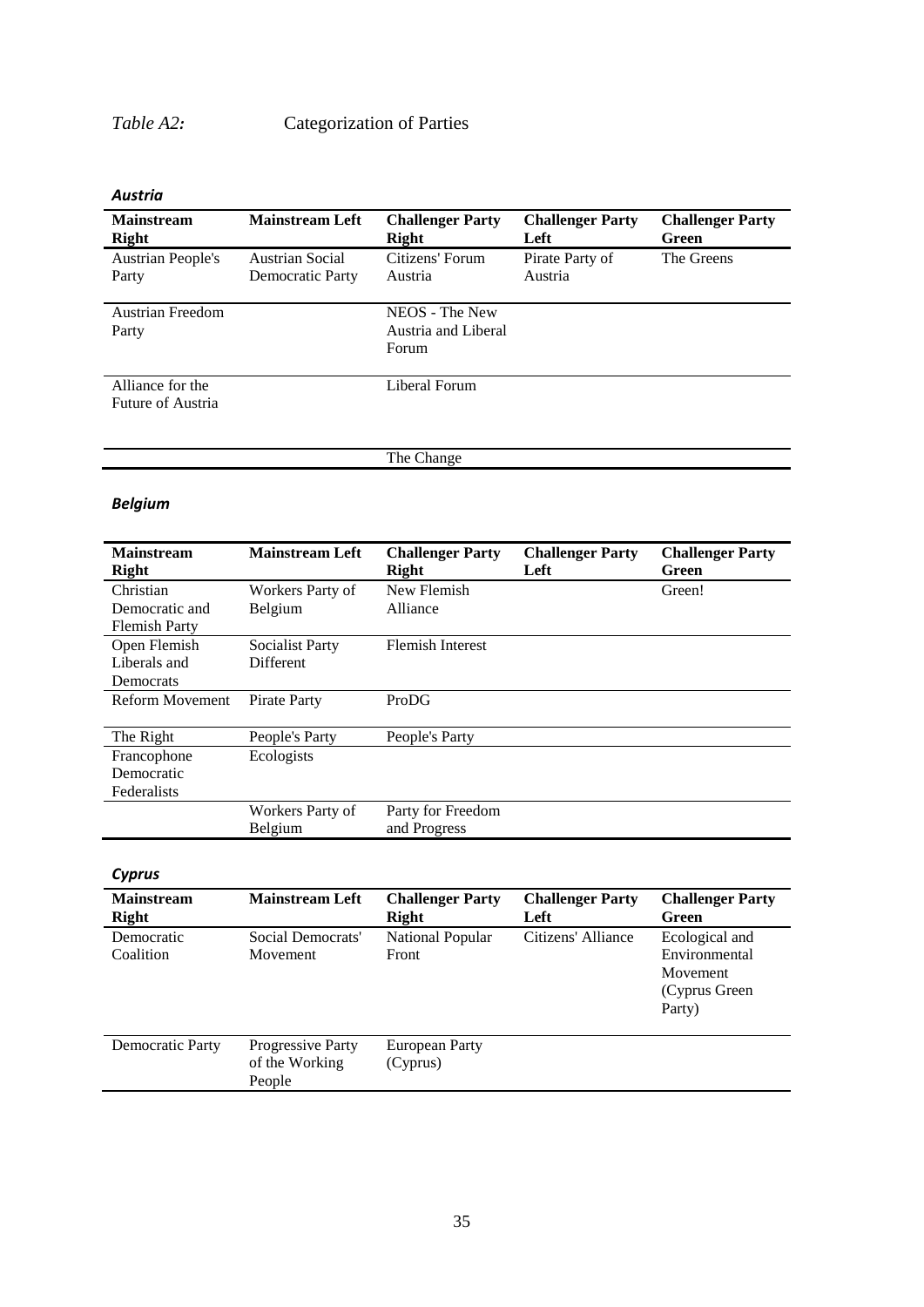### *Germany*

| <b>Mainstream</b><br>Right | <b>Mainstream Left</b> | <b>Challenger Party</b><br>Right | <b>Challenger Party</b><br>Left | <b>Challenger Party</b><br>Green |
|----------------------------|------------------------|----------------------------------|---------------------------------|----------------------------------|
| Christian                  | Social Democratic      | Alternative for                  | Pirates                         | Human                            |
| Democratic Union           | Party                  | Germany                          |                                 | Environmental                    |
|                            |                        |                                  |                                 | <b>Animal Protection</b>         |
| Christian Social           | Alliance 90 / The      | <b>National</b>                  | The Left                        |                                  |
| Union                      | Greens                 | Democratic Party                 |                                 |                                  |
|                            |                        | of Germany                       |                                 |                                  |
| Free Democratic            |                        | The Republicans                  |                                 |                                  |
| Party                      |                        |                                  |                                 |                                  |
|                            |                        | Ecological                       |                                 |                                  |
|                            |                        | Democratic Party                 |                                 |                                  |
|                            |                        | Party of Bible-                  |                                 |                                  |
|                            |                        | abiding Christians               |                                 |                                  |
|                            |                        | Family Party of                  |                                 |                                  |
|                            |                        | Germany                          |                                 |                                  |

### *Denmark*

| <b>Mainstream</b><br>Right | <b>Mainstream Left</b> | <b>Challenger Party</b><br>Right | <b>Challenger Party</b><br>Left | <b>Challenger Party</b><br>Green |
|----------------------------|------------------------|----------------------------------|---------------------------------|----------------------------------|
| Liberals                   | Social Democratic      | Danish People's                  | Red-Green Unity                 |                                  |
|                            | Party                  | Party                            | List                            |                                  |
| <b>Radical Party</b>       | Socialist People's     |                                  |                                 |                                  |
|                            | Party                  |                                  |                                 |                                  |
| Liberal Alliance           |                        |                                  |                                 |                                  |
| Christian                  |                        |                                  |                                 |                                  |
| Democrats                  |                        |                                  |                                 |                                  |
| Conservative               |                        |                                  |                                 |                                  |
| People's Party             |                        |                                  |                                 |                                  |

### *Greece*

| <b>Mainstream</b><br><b>Right</b> | <b>Mainstream Left</b>                      | <b>Challenger Party</b><br><b>Right</b> | <b>Challenger Party</b><br>Left     | <b>Challenger Party</b><br>Green |
|-----------------------------------|---------------------------------------------|-----------------------------------------|-------------------------------------|----------------------------------|
| New Democracy                     | Panhellenic<br><b>Socialist</b><br>Movement | Independent<br>Greeks                   | Coalition of the<br>Radical Left    | <b>Ecologist Greens</b>          |
| Popular Orthodox<br>Rally         |                                             | Golden Dawn                             | Democratic Left                     |                                  |
|                                   |                                             | The River (Greece)                      | <b>Communist Party</b><br>of Greece |                                  |
|                                   |                                             |                                         | Recreate Greece!                    |                                  |

## *Spain*

| <b>Mainstream</b><br><b>Right</b> | <b>Mainstream Left</b>              | <b>Challenger Party</b><br><b>Right</b> | <b>Challenger Party</b><br>Left | <b>Challenger Party</b><br>Green   |
|-----------------------------------|-------------------------------------|-----------------------------------------|---------------------------------|------------------------------------|
| Popular Party                     | Spanish Socialist<br>Workers' Party | Convergence and<br>Union                | United Left                     | Initiative for<br>Catalonia Greens |
|                                   |                                     | Union, Progress                         | Amaiur                          | Eauo                               |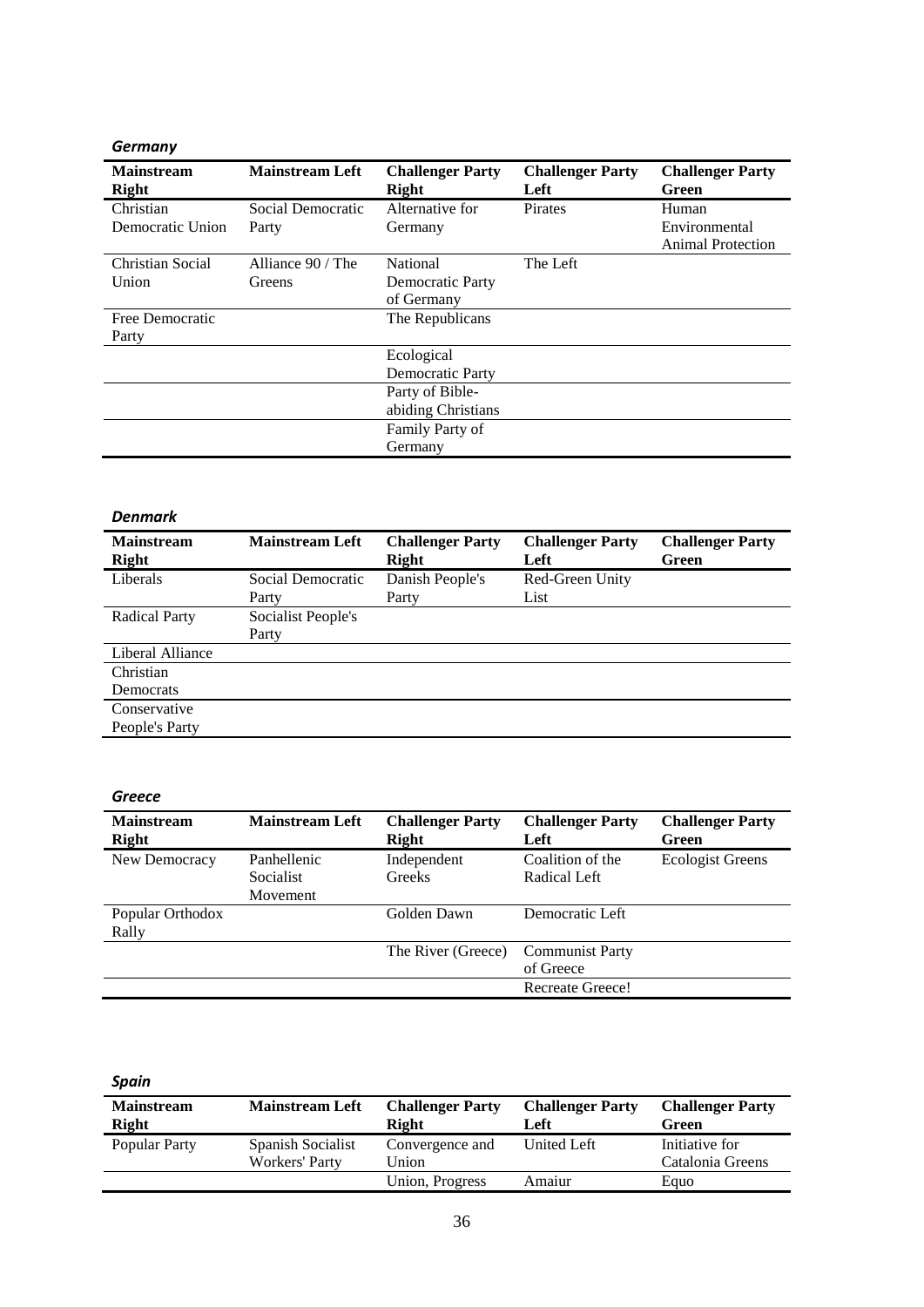| and Democracy             |                       |
|---------------------------|-----------------------|
| <b>Basque Nationalist</b> | Catalan               |
| Party                     | Republican Left       |
| Galician                  | Commitment /          |
| <b>Nationalist Bloc</b>   | Compromise for        |
|                           | Galicia               |
| <b>Canarian Coalition</b> | Galician Left         |
|                           | Alternative           |
| Forum Asturias            | Citizens - Party of   |
|                           | the Citizenry         |
| <b>Future Yes</b>         | Podemos (We           |
|                           | Can)                  |
| Citizens - Party of       | Commitment            |
| the Citizenry             | Coalition             |
| Voice                     | Anova-Nationalist     |
|                           | <b>Brotherhood</b>    |
| Democratic                | New Left Catalan      |
| Convergence of            |                       |
| Catalonia                 |                       |
| Democratic Union          | <b>Basque Country</b> |
| of Catalonia              | Unite                 |

### *Finland*

| <b>Mainstream</b><br>Right | <b>Mainstream Left</b> | <b>Challenger Party</b><br>Right | <b>Challenger Party</b><br>Left | <b>Challenger Party</b><br>Green |
|----------------------------|------------------------|----------------------------------|---------------------------------|----------------------------------|
| National Coalition         | Finnish Social         | <b>Finns Party</b>               | Pirate Party of                 |                                  |
|                            | Democrats              |                                  | Finland                         |                                  |
| Christian                  | Green Union            | Freedom Party -                  | <b>Communist Party</b>          |                                  |
| Democrats in               |                        | <b>Finland's Future</b>          | of Finland                      |                                  |
| Finland                    |                        |                                  |                                 |                                  |
| <b>Finnish Centre</b>      | Left Wing Alliance     |                                  |                                 |                                  |
| Swedish People's           | Communist              |                                  |                                 |                                  |
| Party                      | Workers' Party -       |                                  |                                 |                                  |
|                            | For Peace and          |                                  |                                 |                                  |
|                            | <b>Socialism</b>       |                                  |                                 |                                  |
|                            | For the Poor           |                                  |                                 |                                  |

### *France*

| <b>Mainstream</b><br><b>Right</b> | <b>Mainstream Left</b> | <b>Challenger Party</b><br>Right | <b>Challenger Party</b><br>Left | <b>Challenger Party</b><br>Green |
|-----------------------------------|------------------------|----------------------------------|---------------------------------|----------------------------------|
| Union for a                       | <b>Socialist Party</b> | <b>National Front</b>            | Miscellaneous Left              |                                  |
| Popular Movement                  |                        |                                  |                                 |                                  |
| New Centre                        | Europe Ecology -       | Miscellaneous                    | New Anticapitalist              |                                  |
|                                   | The Greens             | Right                            | Party                           |                                  |
| Arise the Republic                | Left Radical Party     |                                  | Workers' Struggle               |                                  |
| Democratic                        | Left Front             |                                  | Alliance of                     |                                  |
| Movement                          |                        |                                  | Regionalists,                   |                                  |
|                                   |                        |                                  | Ecologists and                  |                                  |
|                                   |                        |                                  | Progressives of                 |                                  |
|                                   |                        |                                  | Overseas regions                |                                  |
|                                   |                        |                                  | and Peoples'                    |                                  |
|                                   |                        |                                  | Solidarity                      |                                  |
| <b>Centrist Alliance</b>          |                        |                                  | New Deal                        |                                  |
| Union of                          |                        |                                  | Regionalists                    |                                  |
| Democrats and                     |                        |                                  |                                 |                                  |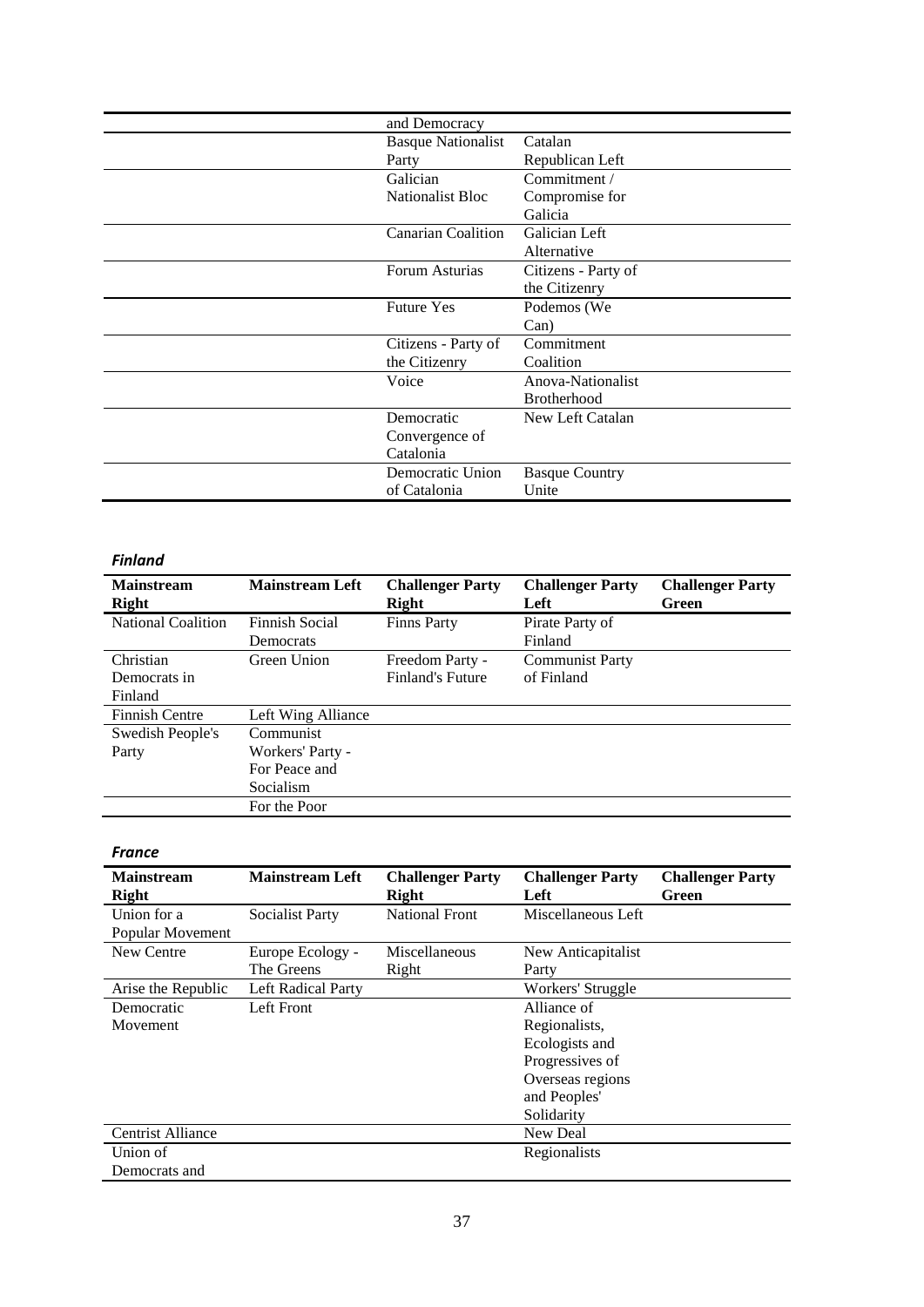| Independents $-$     |  |  |  |
|----------------------|--|--|--|
| $UDI + MoDem$        |  |  |  |
| <b>Radical Party</b> |  |  |  |

### *Ireland*

| <b>Mainstream</b><br><b>Right</b>    | <b>Mainstream Left</b> | <b>Challenger Party</b><br>Right | <b>Challenger Party</b><br>Left | <b>Challenger Party</b><br>Green |
|--------------------------------------|------------------------|----------------------------------|---------------------------------|----------------------------------|
| Family of the Irish                  | <b>Labour Party</b>    | Christian                        | <b>Ourselves Alone</b>          | New Vision (Fis.                 |
| (Fine Gael)                          |                        | Solidarity (CS)                  | (Sinn Fein)                     | Nua)                             |
| Soldiers of Destiny<br>(Fianna Fail) | <b>Green Party</b>     |                                  | <b>Socialist Party</b>          |                                  |
|                                      |                        |                                  | People Before                   |                                  |
|                                      |                        |                                  | Profit Alliance                 |                                  |
|                                      |                        |                                  | (PBP)                           |                                  |
|                                      |                        |                                  | South Kerry                     |                                  |
|                                      |                        |                                  | Independent                     |                                  |
|                                      |                        |                                  | Alliance (SKIA)                 |                                  |
|                                      |                        |                                  | <b>Worker's Party</b>           |                                  |
|                                      |                        |                                  | (WP)                            |                                  |
|                                      |                        |                                  | United Left                     |                                  |
|                                      |                        |                                  | Alliance                        |                                  |
|                                      |                        |                                  | Non Party/People's              |                                  |
|                                      |                        |                                  | Convention (PC)                 |                                  |

### *Italy*

| <b>Mainstream</b>       | <b>Mainstream Left</b> | <b>Challenger Party</b> | <b>Challenger Party</b> | <b>Challenger Party</b> |
|-------------------------|------------------------|-------------------------|-------------------------|-------------------------|
| Right                   |                        | Right                   | Left                    | Green                   |
| People of Freedom       | Democratic Party       | South Tyrol             | Left Ecology            |                         |
|                         |                        | People's Party          | Movement                |                         |
| Northern League         | Civil Revolution       | Civic Choice            | Five Star               |                         |
|                         |                        |                         | Movement                |                         |
| Brothers of Italy -     | List di Pietro Italy   |                         |                         |                         |
| National Centre-        | of Values              |                         |                         |                         |
| right                   |                        |                         |                         |                         |
| Great South-            |                        |                         |                         |                         |
| Movement for the        |                        |                         |                         |                         |
| Autonomies              |                        |                         |                         |                         |
| Union for               |                        |                         |                         |                         |
| Christian and           |                        |                         |                         |                         |
| <b>Center Democrats</b> |                        |                         |                         |                         |
| Go Italy                |                        |                         |                         |                         |
| New Centre-Right        |                        |                         |                         |                         |
| Populars for Italy      |                        |                         |                         |                         |

### *Luxembourg*

| <b>Mainstream</b><br><b>Right</b> | <b>Mainstream Left</b>             | <b>Challenger Party</b><br><b>Right</b>          | <b>Challenger Party</b><br>Left | <b>Challenger Party</b><br>Green |
|-----------------------------------|------------------------------------|--------------------------------------------------|---------------------------------|----------------------------------|
| Democratic Party                  | Christian Social<br>People's Party | Alternative<br>Democratic<br><b>Reform Party</b> | Pirate Party of<br>Luxembourg   | The Greens                       |
|                                   | Socialist Workers'<br>Party        | Party for Full<br>Democracy                      | The Left                        |                                  |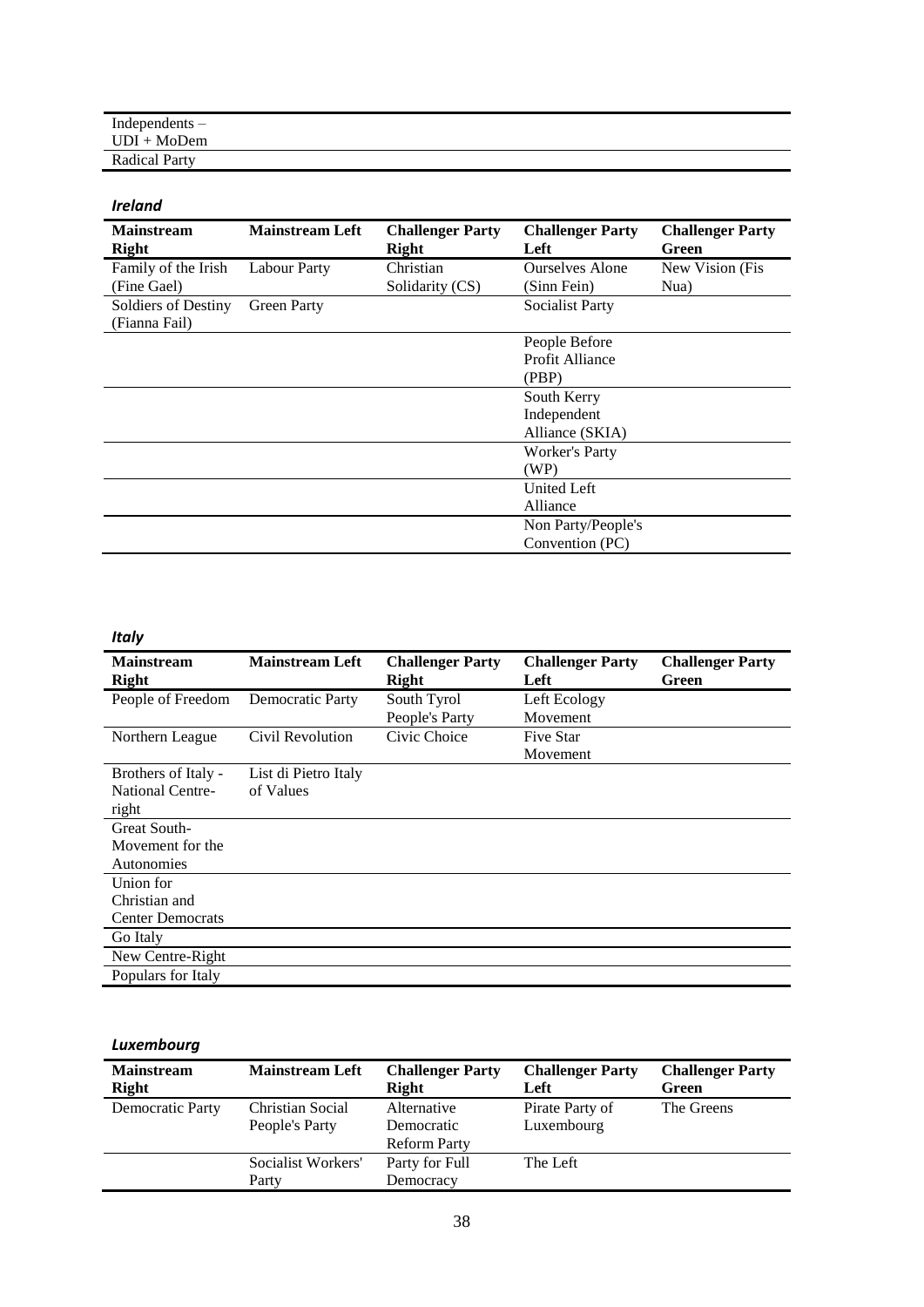Communist Party

| Malta                             |                        |                                         |                                 |                                  |
|-----------------------------------|------------------------|-----------------------------------------|---------------------------------|----------------------------------|
| <b>Mainstream</b><br><b>Right</b> | <b>Mainstream Left</b> | <b>Challenger Party</b><br><b>Right</b> | <b>Challenger Party</b><br>Left | <b>Challenger Party</b><br>Green |
| <b>Nationalist Party</b>          | <b>Labour Party</b>    |                                         |                                 | Democratic<br>Alternative        |
|                                   |                        |                                         |                                 |                                  |
|                                   |                        |                                         |                                 |                                  |
|                                   |                        |                                         |                                 |                                  |

### *The Netherlands*

| <b>Mainstream</b><br><b>Right</b> | <b>Mainstream Left</b> | <b>Challenger Party</b><br>Right | <b>Challenger Party</b><br>Left | <b>Challenger Party</b><br>Green |
|-----------------------------------|------------------------|----------------------------------|---------------------------------|----------------------------------|
| People's Party for                | <b>Labour Party</b>    | Party of Freedom                 | <b>Socialist Party</b>          | Green Left                       |
| Freedom and                       |                        |                                  |                                 |                                  |
| Democracy                         |                        |                                  |                                 |                                  |
| Christian                         | Democrats '66          | <b>Reformed Political</b>        | Pirate Party of the             |                                  |
| Democratic                        |                        | Party                            | <b>Netherlands</b>              |                                  |
| Appeal                            |                        |                                  |                                 |                                  |
| <b>Christian Union</b>            |                        | 50Plus                           |                                 |                                  |
| Party for the                     |                        | Coalition CU -                   |                                 |                                  |
| <b>Animals</b>                    |                        | SGP                              |                                 |                                  |

## *Portugal*

| <b>Mainstream</b><br><b>Right</b> | <b>Mainstream Left</b> | <b>Challenger Party</b><br><b>Right</b> | <b>Challenger Party</b><br>Left | <b>Challenger Party</b><br>Green |
|-----------------------------------|------------------------|-----------------------------------------|---------------------------------|----------------------------------|
| Social Democratic                 | Socialist Party        | Popular                                 | Unified                         | Party for Animals                |
| Party                             |                        | <b>Monarchist Party</b>                 | Democratic                      | and Nature                       |
|                                   |                        |                                         | Coalition                       |                                  |
| Social Democratic                 |                        |                                         | Left Bloc                       |                                  |
| Center-Popular                    |                        |                                         |                                 |                                  |
| Party                             |                        |                                         |                                 |                                  |
| Earth Party                       |                        |                                         | Portuguese                      |                                  |
|                                   |                        |                                         | Workers'                        |                                  |
|                                   |                        |                                         | Communist                       |                                  |
|                                   |                        |                                         | Party/Reorganized               |                                  |
|                                   |                        |                                         | Movement of the                 |                                  |
|                                   |                        |                                         | Party of the                    |                                  |
|                                   |                        |                                         | Proletariat                     |                                  |
| Coalition (Partido                |                        |                                         | <b>Challenger Left</b>          |                                  |
| Social Democrata                  |                        |                                         | Party                           |                                  |
| $+$ Centro                        |                        |                                         |                                 |                                  |
| Democrático                       |                        |                                         |                                 |                                  |
| Social/Partido                    |                        |                                         |                                 |                                  |
| Popular) (Coal.                   |                        |                                         |                                 |                                  |
| $(PSD + CDS-PP))$                 |                        |                                         |                                 |                                  |
|                                   |                        |                                         | <b>Ecologist Party</b>          |                                  |